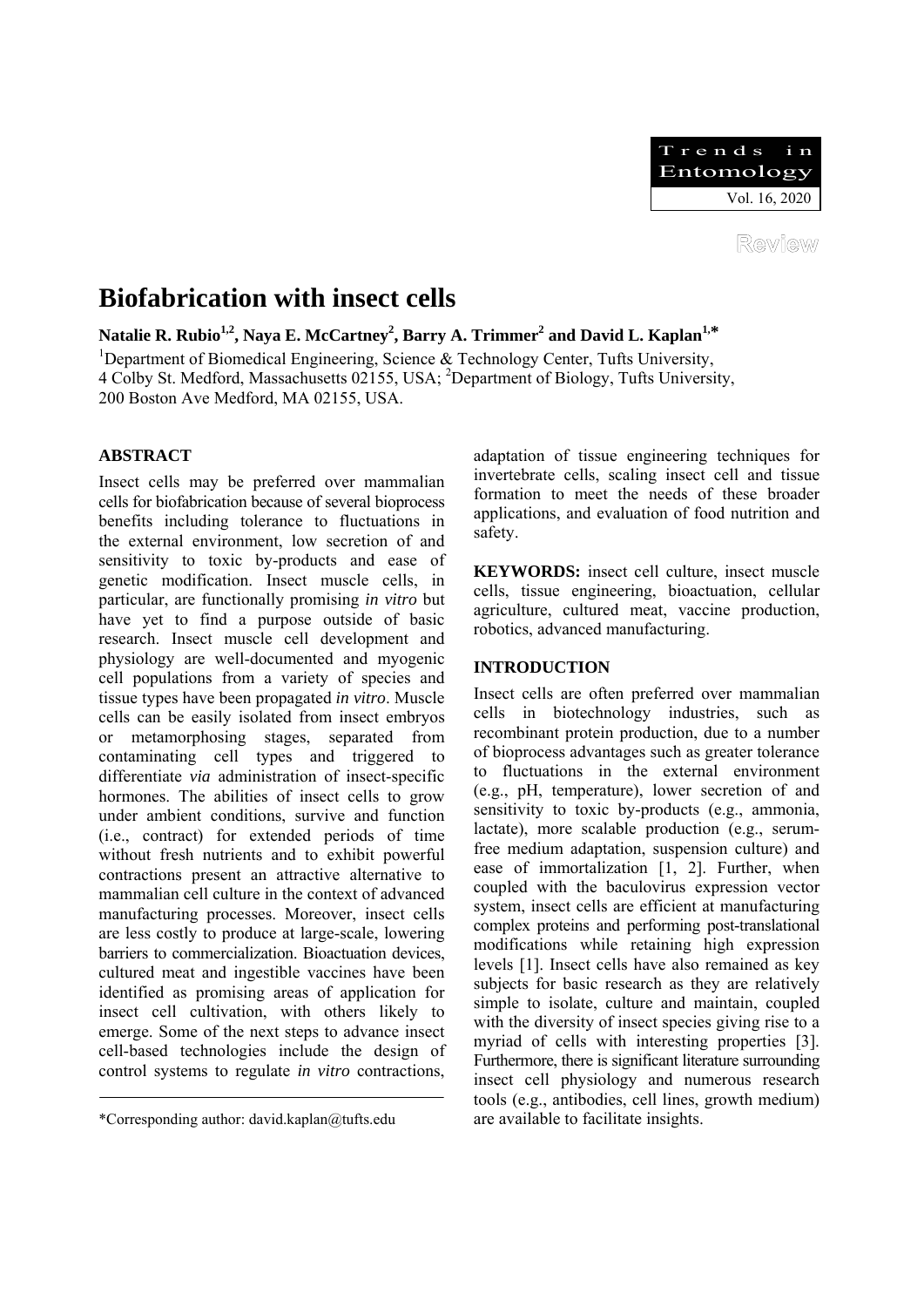The majority of biotechnology innovations are applied to the fields of human medicine and conventional agriculture. However, in recent decades, potential uses of *in vitro* cells, tissues and organs have expanded to include future food systems and biomaterial and device fabrication. Given their unique properties, insect cells may be specifically well-suited for these newer and novel applications of biotechnology. This review first summarizes the history and progression of insect cell culture and details literature relevant to insect fat body and muscle cell isolation, culture and maintenance. We also present cultured meat, edible vaccines and bioactuation devices as opportunities for insect cells to transcend beyond the research laboratory.

#### **History**

The earliest documentation of cell culture is attributed to Harrison who, in 1907, cultured frog embryonic tissues – and observed differentiation of epidermal, muscle and nerve cells – within droplets of frog lymph, maintained for up to four weeks [4, 5]. Five years later, Glaser and Chapman reported the first insect cell culture study in which the progression of a viral disease was examined in caterpillar hemocyte cultures [6, 7]. A significant milestone was achieved in the 1960s when long-term (i.e., more than one year) cultures were established for multiple cell strains derived from *Opodiphthera eucalypti* (emperor gum moth) ovarian tissue [8]. Success was ascribed to the use of an original medium formulation (i.e., Grace's Insect Medium) composed of salts, amino acids, sugars, organic acids, vitamins, antibiotics and *O. eucalypti* insect plasma [8, 9]. Derivatives of this medium are still widely used to culture insect (e.g., dipteran, lepidopteran) and crustacean cells [10]. As of March 2020, over 1,000 insect cell lines had been established from over 150 distinct species [11].

Common applications of insect cell cultivation include fundamental biology, virology, pesticide development and pharmaceutical manufacture, advances of which are reviewed elsewhere [6, 9]. One noteworthy application lies in the potential of insect antimicrobial substances [12]. Fat body tissues of multiple insect species are known to

secrete antimicrobial peptides to oppose infection [3]. These peptides could be a powerful tool against antimicrobial resistance as, due to the specific modes of action (e.g., membrane disruptive activity) and broad activity, microbes are less likely to develop resistance to these substances compared to traditional antimicrobials [12]. Another prominent achievement was the commercialization of a recombinant influenza vaccine (i.e., Flublok) produced within engineered insect cells. Approved by the Food and Drug Administration (FDA) in 2013, FluBlok holds multiple advantages over the conventional eggbased influenza vaccines, including the absence of allergens, broader protection and higher antigen yield [13, 14].

Most established insect cell lines are derived from embryonic or ovarian tissues and the most frequently used lines are S2 (*Drosophila melanogaster*; embryonic), Sf9, Sf21 (*Spodoptera frugiperda*; ovarian) and BTI-TN-5B1-4 (*Trichoplusia ni*; ovarian) [6]. Although reports of muscle-specific insect cell culture are relatively scarce, existing findings point to interesting new directions for development. Since the 1970s, insect muscle cells have been successfully isolated from multiple insect orders (e.g., Diptera, Hymenoptera, Lepidoptera) and tissue types (e.g., dorsal vessel, embryonic, leg, ovarian) [15-20]. While the majority of studies focus on primary cultures, a few continuous cell lines have been established (e.g., IPLB-Tex2, NISES-AnPe-426, R1-R7) [15-17]. Insect muscle cells can be classified *in vitro* by their spindle-like morphology, differentiation upon administration of molting hormone (i.e., ecdysone) and spontaneous contractions. Several studies demonstrate the capacity for insect muscle cells to survive and function *in vitro* over multiple months in the absence of medium refreshment [21-24].

Advances in cell culture and tissue engineering have prompted the emergence of novel applications of biofabrication, of which the vast majority of efforts are focused on mammalian cell types. Here we aim to review the unique properties of invertebrate cells, with emphasis on insect muscle and fat body cells, and elucidate the relevance of these cells towards unconventional approaches to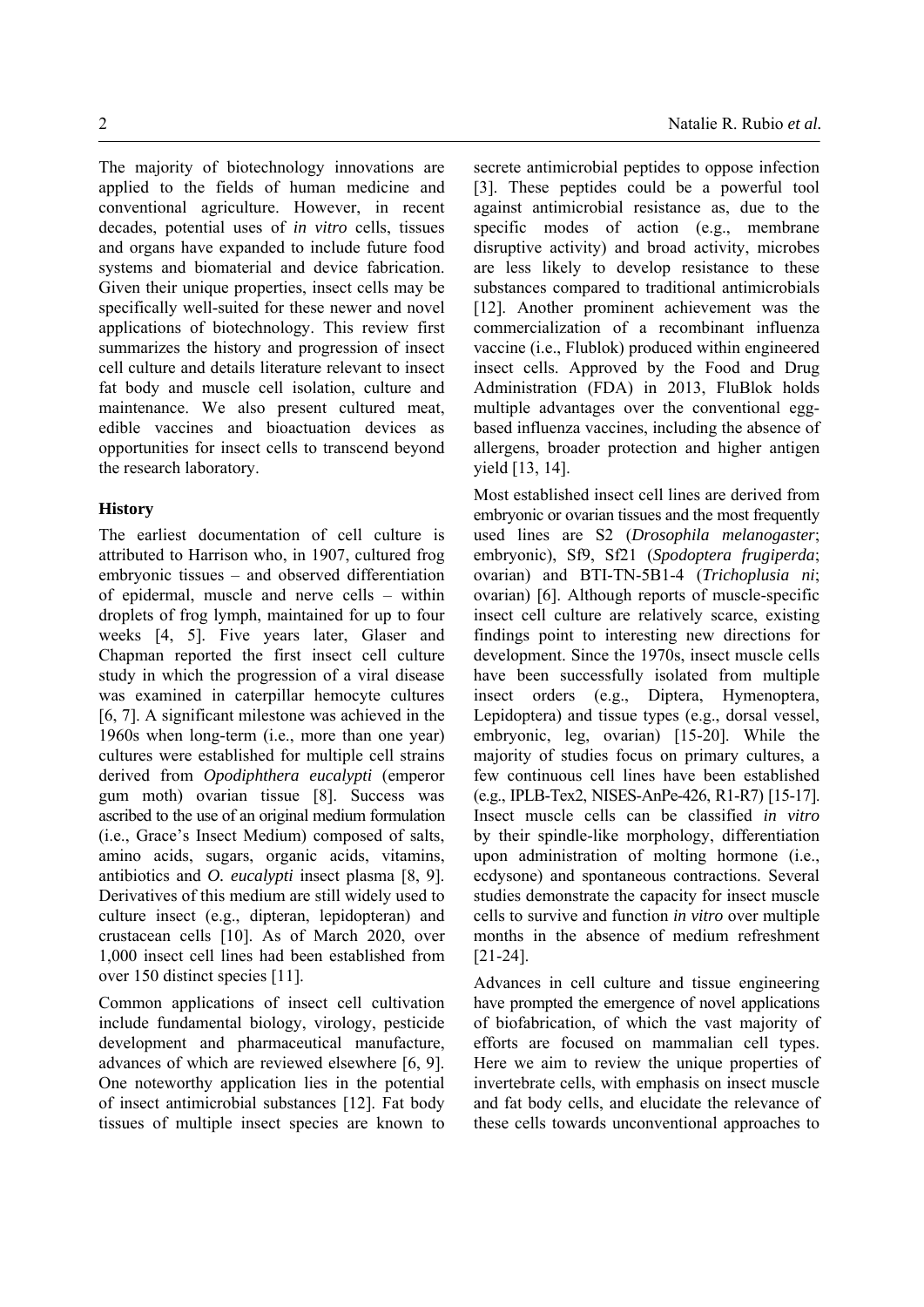meat production, vaccine manufacture and robotics. While these activities are in their infancy at present, the view towards the benefits of these cells' sources and the diversity of cell types, suggests important opportunities ahead to integrate insect cells into a wide range of advanced manufacturing concepts and needs.

#### **Insect muscle development and physiology**

Much of the research surrounding insect muscle development and regeneration is derived from studies on the dorsal longitudinal muscles (i.e., flight muscles) of *D. melanogaster* [25]. During embryogenesis, a set of mesodermal cells gives rise to myogenic progenitor cells and fusioncompetent myoblasts [26]. Myogenic progenitor cells asymmetrically divide to produce muscle founder cells and adult muscle precursor cells [27]. One founder cell will fuse with 2-25 fusioncompetent myoblasts to generate larval muscle [28]. Adult muscle precursor cells remain quiescent through embryogenesis and aid in the formation of adult muscle tissue. During metamorphosis, most adult muscles form de novo from adult muscle precursor cells and imaginal discs [29]. In select cases, such as specific flight muscles in *D. melanogaster* and *Manduca sexta*, adult muscles do not form de novo and instead form by fusion-competent adult-specific myoblast fusion with larval muscle templates [30, 31]. Adult muscles are identifiable due to the expression of myosin heavy chain, as in vertebrate muscles [32]. Details of this process as well as the formation of other insect somatic muscles and information on insect satellite cell populations have been reviewed extensively elsewhere [25].

Insect muscle can be classified as skeletal or visceral muscle, both of which are striated. Skeletal muscles are elongated and parallel while visceral muscles are often formed from a lattice [33]. Though vertebrate skeletal muscles are largely consistent in structure, invertebrate muscle features (e.g., filament structure, nuclei distribution) vary widely between species, developmental stage and muscle type [33, 34]. Also in contrast with vertebrate muscle, the innervation of insect muscle fibers is polyterminal and muscle contractions are evoked by multiple local endplate potentials rather than propagating action potentials [33].

Moreover, while vertebrate muscles are limited to a maximum contraction strain of 50%, select invertebrate muscles (e.g. insect dorsal vessel, larval intersegmental and visceral muscles) can perform "supercontractions" of up to 76% [33, 35].

#### **Insect muscle cell isolation and culture**

Insect muscle cells have been cultivated in primary cultures to investigate myogenesis and *in vitro*  differentiation since the early 1970s [36, 37]. Insect species of the Diptera (e.g., *D. melanogaster*) and Lepidoptera (e.g., *Antheraea pernyi*, *Ctenoplusia agnate*, *M. sexta*) orders are common cell donors for these studies [17, 19, 37, 38]. Myogenic cells are most frequently isolated from insect embryos although they have also been isolated from larval dorsal vessel, ovarian and pupal leg tissue [19, 20, 37, 39]. To obtain myogenic primary cultures, embryos or tissues are homogenized and transferred to a culture vessel with growth medium (Figure 1A). Growth medium typically consist of modified formulations of basal medium (e.g., Grace's, Leibovitz's L-15, Schneider's) and are supplemented with fetal bovine serum ranging between 10-20%, although a couple of serum-free medium have been successfully employed [16, 24]. The cell population is often heterogeneous although myogenic purity can be increased by embryo staging, tissue selection, medium additives (e.g., insulin) or substrate coatings (e.g., protamine) [36, 37, 40, 41]. Common medium additives include insulin, which increases myotube formation and protein synthesis, and ecdysone, which often triggers differentiation [19, 40]. Observed timelines for *in vitro* cell elongation, fusion, striation and contraction vary widely between studies (Table 1). Most studies observed the formation of spontaneously contractile cells over the first few weeks in culture and contractions were reported to last over multiple weeks or months (Table 1). A few myogenic cell lines have been established, all originating from embryonic cells. IPLB-Tex2 (*T. exiguum*) and NISES-AnPe-426 (*A. pernyi*) spontaneously immortalized while R1-R7 (*D. melanogaster*) were genetically immortalized *via* Ras<sup>V12</sup>, an oncoprotein [15-17]. One notable study induced myogenic differentiation in the popular S2 cell line by administration of neocarzinostatin, a drug that induces double-strand breaks in DNA, albeit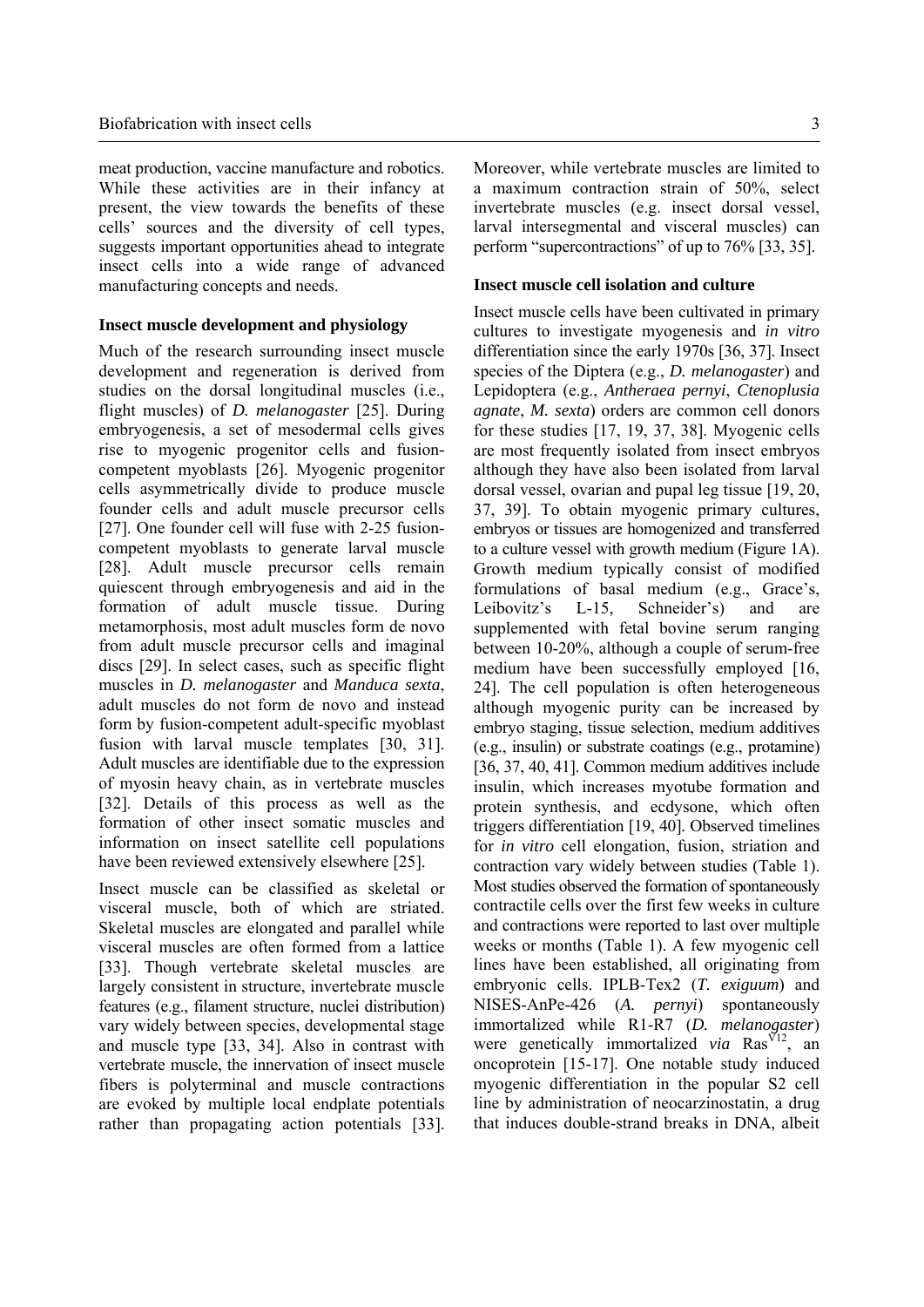

**Figure 1.** (**A**) Embryonic isolation from *M. sexta* for myogenic cell culture as described in [22]. (i) Eggs harvested and staged at 19 hours, at which time gastrulation and germ band elongation is underway but myogenic differentiation is not complete. (ii) Eggs counted, sterilized and rinsed with growth medium. (iii) Eggs gently homogenized to release cells into the growth medium. (iv) Cell suspension centrifuged to separate yolk cells from the adherent cell (e.g., fibroblast, myoblast, neuron) populations. (v) Cell culture plates coated with proteins (e.g., concanavalin A, laminin, protamine) to increase myogenic cell adhesion [19, 41]. (vi) Cell pellet resuspended and plated on the protein-coated surface. (vii) After an incubation period, non-adherent cell types removed. (viii) Cells treated with molting hormone (i.e., ecdysone) to trigger myogenic differentiation. (**B**) Bioactuation devices: *In vitro* insect muscle constructs coupled with substrates to power actuation *via* spontaneous or electrically induced contractions. (**C**) Cultured meat: Insect muscle cells, fat body cells and edible scaffolding material integrated to generate biofabricated meat for human consumption. (**D**) Ingestible vaccines: Insect cells engineered to express antigens from human pathogens (e.g., influenza virus) and formulated into food products to immunize against infectious disease in a convenient and effective manner.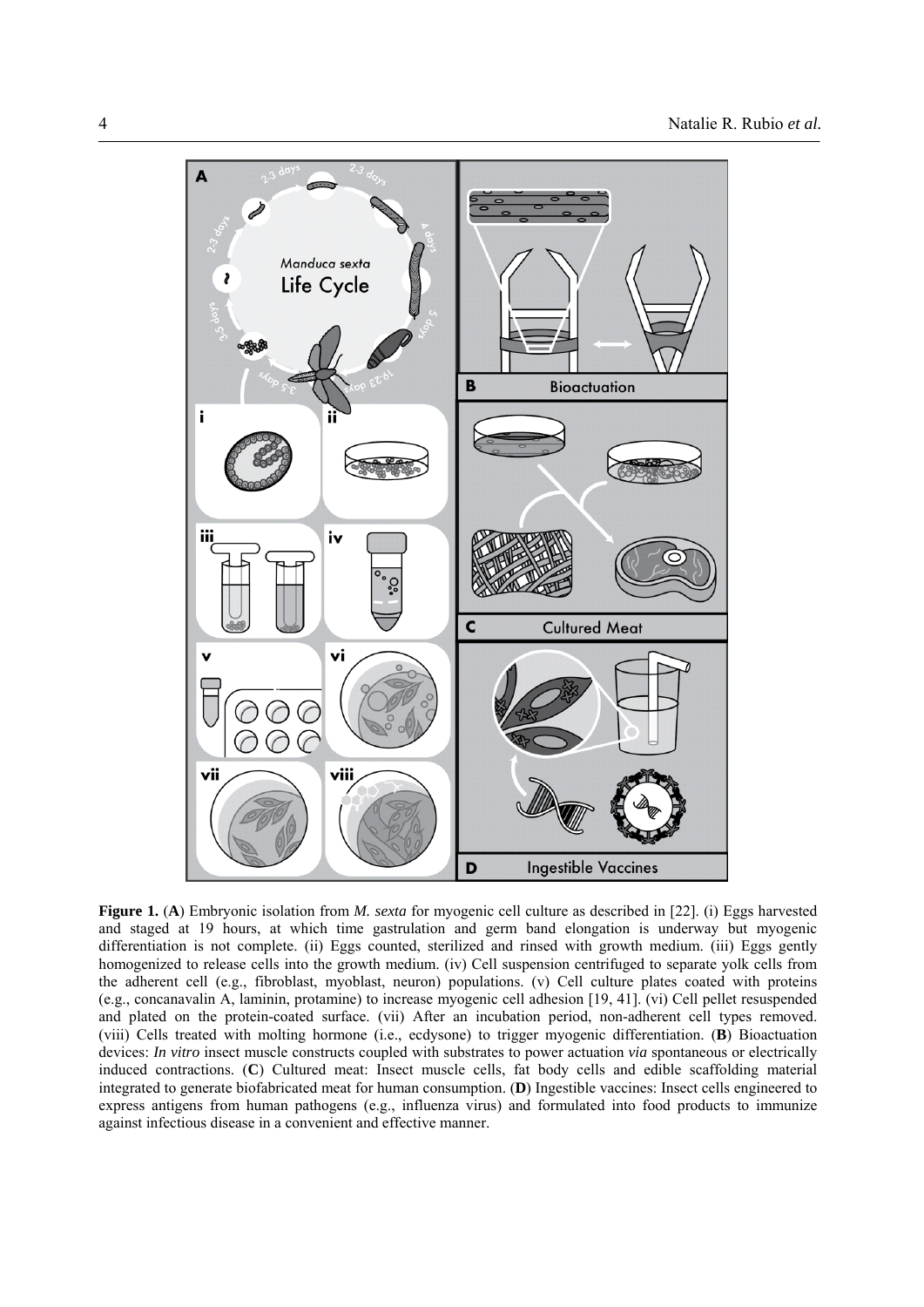| Reference                             | $[36]$                                                                 | $[37]$                                 | $[43]$                                              | $[44]$                       |
|---------------------------------------|------------------------------------------------------------------------|----------------------------------------|-----------------------------------------------------|------------------------------|
| <b>Insect strain</b>                  |                                                                        | WT Oregon-R                            | WT Oregon-R                                         | WT Oregon-R                  |
| <b>Culture type</b>                   | Primary                                                                | Primary                                | Primary                                             | Primary                      |
| <b>Cell line</b>                      |                                                                        |                                        |                                                     |                              |
| <b>Species</b>                        | Dasychira plagiata;<br>Malacosoma<br>disstria;<br>Trichoplusia ni      | Drosophila<br>melanogaster             | Drosophila<br>melanogaster                          | Drosophila<br>melanogaster   |
| Order                                 | Lepidoptera                                                            | Diptera                                | Diptera                                             | Diptera                      |
| <b>Common name</b>                    | Pine tussock moth;<br>Forest tent<br>caterpillar,<br>cabbage looper    | Common fruit fly                       | Common fruit fly                                    | Common fruit fly             |
| <b>Tissue</b>                         | Pupae head,<br>thoracic muscle                                         | Gastrulae                              | Gastrulae                                           | Gastrulae                    |
| <b>Stage</b>                          | $2-3$ days                                                             | 1-3 hours, 9 hours                     | 30-180 min.<br>post-gastrulation<br>$(4-6.5$ hours) | 35 min.<br>post-gastrulation |
| <b>Basal medium</b>                   | Yunker modified<br>Wyatt-Grace's                                       | Schneider's                            | Modified<br>Schneider's                             | Modified<br>Schneider's      |
| <b>Animal serum</b>                   | 10% Fetal bovine<br>serum                                              | 15% New-born calf<br>serum             | 18% Fetal calf<br>serum                             | 18% Fetal calf<br>serum      |
| <b>Antimicrobials</b>                 | Penicillin,<br>streptomycin<br>sulfate                                 | Penicillin,<br>streptomycin<br>sulfate | Penicillin,<br>streptomycin                         | Penicillin,<br>streptomycin  |
| <b>Additives</b>                      | 10% Whole chicken<br>egg ultrafiltrate, 1%<br>bovine plasma<br>albumin | Glutathione<br>(1 mg/mL)               |                                                     |                              |
| <b>Substrate</b>                      | Sykes-moore tissue<br>culture chamber;<br>cooper vessel                | Tissue culture<br>plastic              | Cover glass slip                                    | Tissue culture<br>plastic    |
| <b>Seeding density</b>                | $\blacksquare$                                                         | 1 embryo/5 uL                          | 3000 cells/mL                                       | 300 cells/0.3 mL             |
| <b>Incubation</b><br>temperature (°C) | 27                                                                     | 25                                     | 26                                                  | 26                           |
| <b>Doubling time</b>                  | $\overline{\phantom{0}}$                                               | $\blacksquare$                         | $\overline{a}$                                      |                              |
| pH                                    | $\blacksquare$                                                         | $\qquad \qquad \blacksquare$           | 6.78                                                | 6.78                         |
| <b>Atmosphere</b>                     | $\blacksquare$                                                         | 7% Carbon dioxide                      | Humidified air                                      | Humidified air               |
| <b>Medium</b> change<br>intervals     | 4 days                                                                 |                                        | weeks                                               |                              |
| Subculture ratio                      | $\overline{a}$                                                         |                                        | $\overline{\phantom{0}}$                            |                              |

**Table 1.** Procedural details and results from select studies of *in vitro* culture of myogenic insect cells.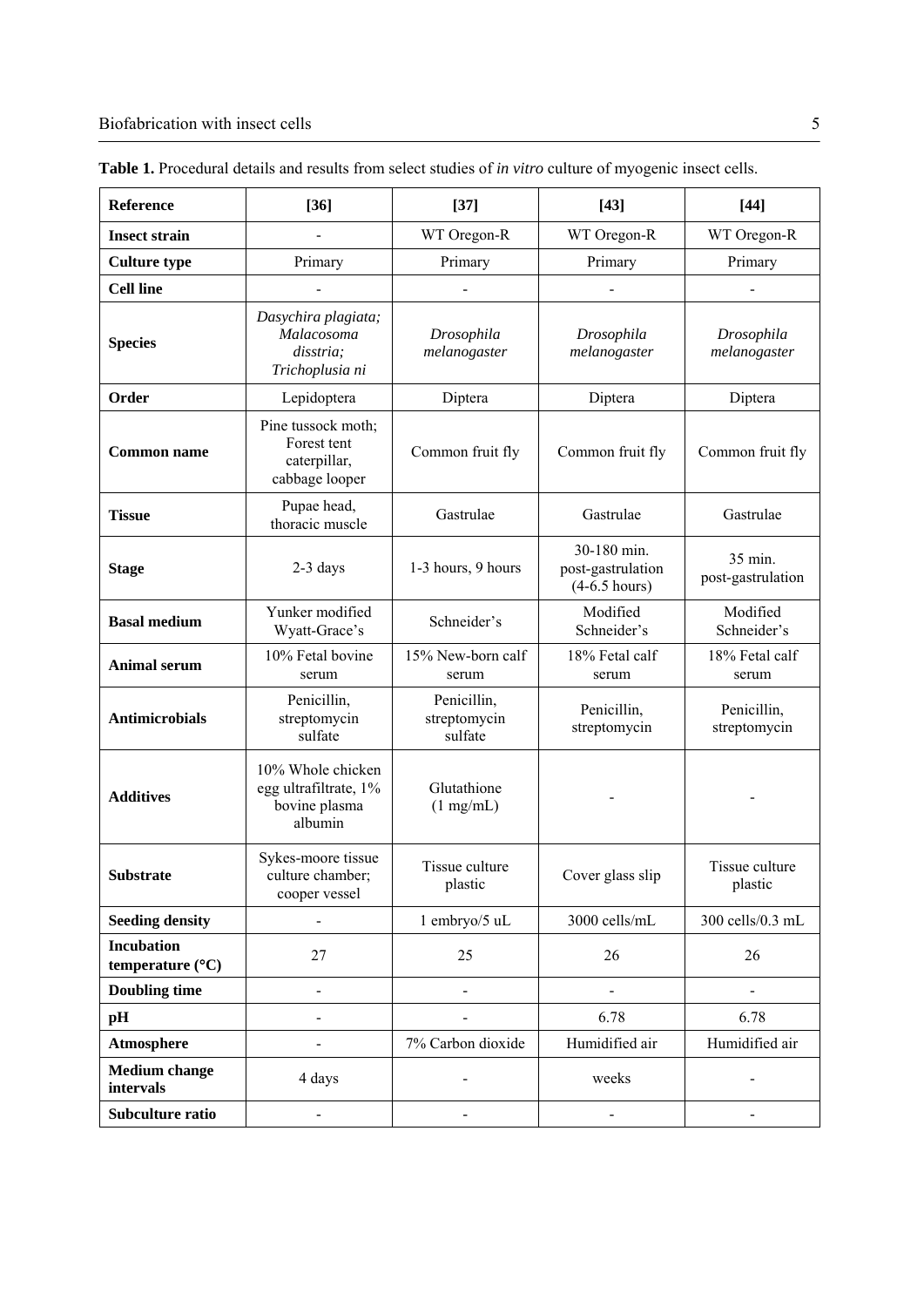| <b>Reference</b>                                | $[36]$    | $[37]$                          | $[43]$ | $[44]$     |
|-------------------------------------------------|-----------|---------------------------------|--------|------------|
| <b>Subculture</b><br><i>intervals</i>           |           |                                 | ٠      |            |
| Muscle cell length                              | 70-100 um | $30-50$ um                      |        | $8-141$ um |
| <b>Contraction</b><br>rate/force                |           | $1 - 30$<br>contractions/minute |        |            |
| <b>Time of first</b><br>observed<br>contraction | 6 days    | 20 hours                        |        |            |
| <b>Time of first</b><br>myoblast division       |           |                                 |        | 5 hours    |
| Time of elongation                              |           |                                 |        | 12 hours   |
| <b>Time of fusion</b>                           | 24 hours  |                                 |        |            |
| <b>Time of striations</b>                       | 3 days    |                                 |        |            |
| Length of culture                               | 3 days    |                                 |        |            |

| <b>Reference</b>      | $[40]$                              | $[41]$                     | [45]                                                | $[16]$                         |
|-----------------------|-------------------------------------|----------------------------|-----------------------------------------------------|--------------------------------|
| <b>Insect strain</b>  | WT Oregon-R                         | P2 Oregon-R                |                                                     |                                |
| <b>Culture type</b>   | Primary                             | Primary                    | Primary                                             | Continuous                     |
| <b>Cell line</b>      |                                     |                            |                                                     | IPLB-Tex2                      |
| <b>Species</b>        | Drosophila<br>melanogaster          | Drosophila<br>melanogaster | Periplaneta<br>americana                            | Trichogramma<br>exiguum        |
| Order                 | Diptera                             | Diptera                    | Blattodea                                           | Hymenoptera                    |
| <b>Common name</b>    | Common fruit fly                    | Common fruit fly           | American cockroach                                  | Trichogrammid<br>wasps         |
| <b>Tissue</b>         | Gastrulae                           | Gastrulae                  | Embryonic thoracic<br>& abdominal muscle<br>somites | Embryonic                      |
| <b>Stage</b>          | $35-50$ min.<br>post-gastrulation   | 2-3 hours                  | 11 days                                             |                                |
| <b>Basal medium</b>   | Modified<br>Schneider's             |                            | Leibovitz's L-15,<br>Yunker's modified<br>grace's   | $IPL-52B$ ;<br>ExCell 400      |
| <b>Animal serum</b>   | 18% Fetal calf<br>serum             |                            | 5% Horse serum                                      |                                |
| <b>Antimicrobials</b> | Penicillin,<br>streptomycin         |                            | Penicillin,<br>streptomycin                         |                                |
| <b>Additives</b>      | Insulin<br>$(0-11.1 \text{ mU/mL})$ |                            | Ecdysone<br>$(10 \text{ ug/mL})$                    | Ecdysone<br>$(0.1 - 10$ ug/mL) |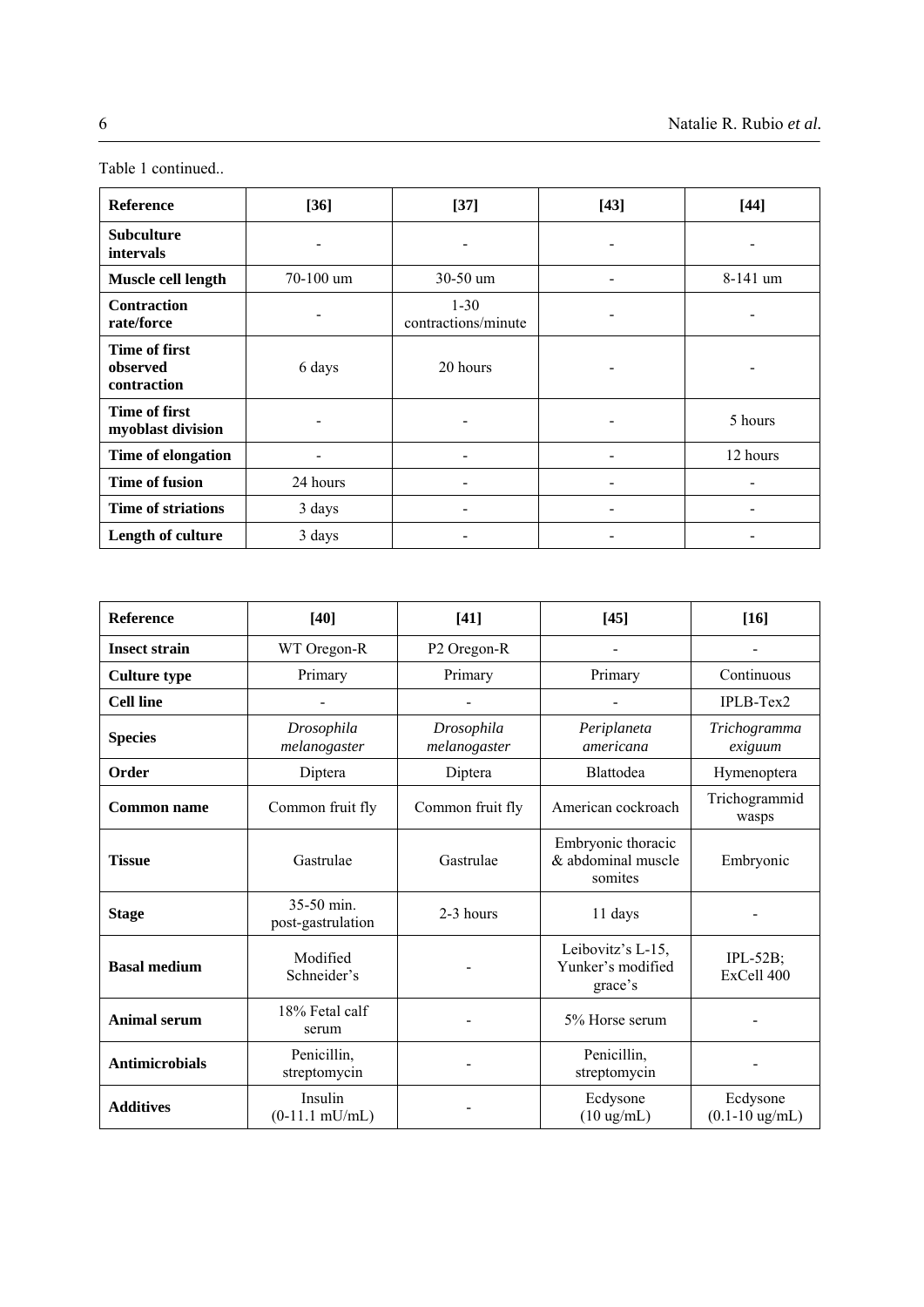| <b>Reference</b>                                | $[40]$                   | $[41]$                                                       | $[45]$                         | $[16]$                                  |
|-------------------------------------------------|--------------------------|--------------------------------------------------------------|--------------------------------|-----------------------------------------|
| <b>Substrate</b>                                | Tissue culture plastic   | Protamine-treated<br>$(0.1$ mg/mL) tissue<br>culture plastic | Tissue culture plastic         |                                         |
| <b>Seeding density</b>                          | 1 embryo/3 $mm2$         | 20 embryos/60 mm<br>dish                                     | 180K cells/<br>50 x 12 mm dish |                                         |
| <b>Incubation</b><br>temperature (°C)           | 26                       | 26                                                           | 29                             | 27                                      |
| <b>Doubling time</b>                            | $\blacksquare$           |                                                              | $\blacksquare$                 | 50 hours                                |
| pH                                              | 6.78                     |                                                              |                                |                                         |
| Atmosphere                                      | Humidified air           | Humidified air                                               |                                |                                         |
| <b>Medium</b> change<br>intervals               |                          |                                                              |                                |                                         |
| Subculture ratio                                | $\blacksquare$           |                                                              | $\overline{a}$                 | 1:2                                     |
| <b>Subculture</b><br>intervals                  |                          |                                                              |                                | 2-4 weeks                               |
| Muscle cell length                              | $\overline{\phantom{a}}$ | $\qquad \qquad \blacksquare$                                 | 39-50 um                       | $\blacksquare$                          |
| <b>Contraction</b><br>rate/force                |                          |                                                              |                                |                                         |
| <b>Time of first</b><br>observed<br>contraction |                          | 15 hours                                                     | 17-29 days                     | 3 days<br>(after ecdysone<br>treatment) |
| <b>Time of first</b><br>myoblast division       |                          |                                                              | 1 day                          |                                         |
| Time of elongation                              |                          |                                                              | 2 days                         |                                         |
| <b>Time of fusion</b>                           |                          |                                                              | 4-5 days                       |                                         |
| <b>Time of striations</b>                       | $\blacksquare$           |                                                              | 18-20 days                     |                                         |
| Length of culture                               |                          |                                                              | 35-40 days                     | 120 subcultures                         |

| <b>Reference</b>     | $[17]$                  | $[19]$              | $[42]$                     | $[39]$                         |
|----------------------|-------------------------|---------------------|----------------------------|--------------------------------|
| <b>Insect strain</b> |                         |                     |                            |                                |
| <b>Culture type</b>  | Continuous              | Primary             | Continuous                 | Primary                        |
| <b>Cell line</b>     | NISES-AnPe-426          |                     | S <sub>2</sub>             |                                |
| <b>Species</b>       | Antheraea pernyi        | Manduca sexta       | Drosophila<br>melanogaster | Thysanoplusia<br>intermixta    |
| Order                | Lepidoptera             | Lepidoptera         | Diptera                    | Lepidoptera                    |
| Common name          | Chinese oak<br>silkworm | Tobacco<br>hawkmoth | Common fruit fly           | Chrysanthemum<br>golden plusia |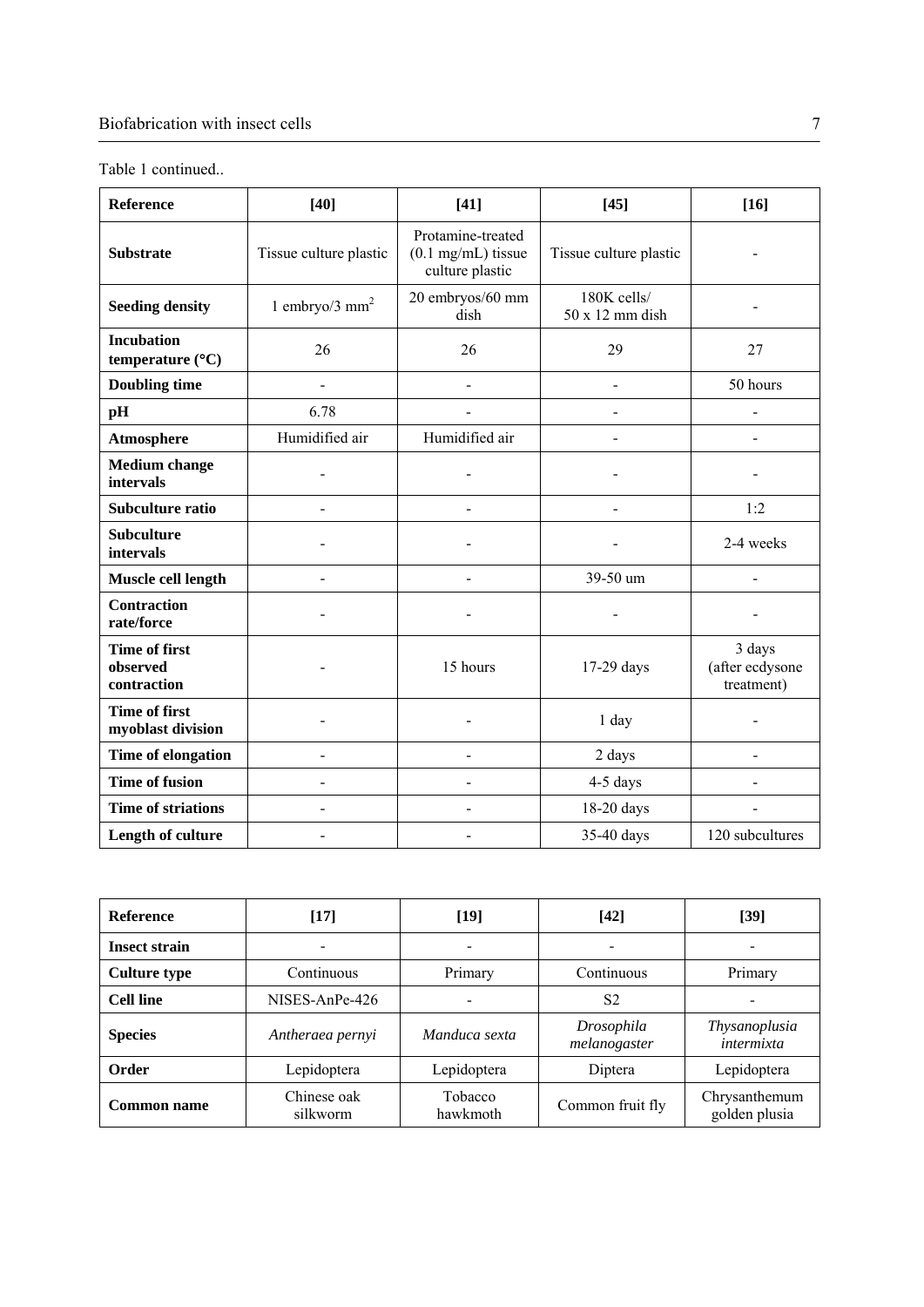| Reference                                       | $[17]$                        | $[19]$                                                                              | $[42]$                                            | $[39]$                       |
|-------------------------------------------------|-------------------------------|-------------------------------------------------------------------------------------|---------------------------------------------------|------------------------------|
| <b>Tissue</b>                                   | Embryonic                     | Pupal leg muscle                                                                    | Embryonic                                         | Larval dorsal<br>vessel      |
| <b>Stage</b>                                    | 48 hours                      | P <sub>2</sub>                                                                      | Late stage                                        |                              |
| <b>Basal medium</b>                             | <b>MGM-448</b>                | Modified L-15-<br>grace's                                                           | Schneider's<br>drosophila;<br>0.5% polypeptone    | <b>TC-100</b>                |
| <b>Animal serum</b>                             | 10% Fetal bovine<br>serum     | 10% Fetal bovine<br>serum                                                           | 10% HI Fetal<br>bovine serum                      | 20% HI Fetal<br>bovine serum |
| <b>Antimicrobials</b>                           | $\overline{a}$                |                                                                                     | Penicillin,<br>streptomycin                       | Penicillin,<br>streptomycin  |
| <b>Additives</b>                                |                               | Ecdysone<br>$(1 \text{ ug/mL})$                                                     | Ecdysone (0.5 uM);<br>Neocarzinostatin<br>(20 nM) |                              |
| <b>Substrate</b>                                |                               | Glass coated with<br>concanavalin A<br>$(200 \text{ ug/mL}) +$<br>laminin (2 ug/mL) | Tissue culture<br>plastic                         |                              |
| <b>Seeding density</b>                          | $\blacksquare$                |                                                                                     | 1E4 cells/24-well                                 | $\blacksquare$               |
| <b>Incubation</b><br>temperature (°C)           | 25                            | 26                                                                                  | 27                                                | 25                           |
| <b>Doubling time</b>                            | $\blacksquare$                | $\blacksquare$                                                                      | $\blacksquare$                                    |                              |
| pH                                              |                               | 6.2                                                                                 |                                                   |                              |
| Atmosphere                                      | $\overline{a}$                | $\overline{a}$                                                                      | L,                                                | High humidity                |
| <b>Medium</b> change<br>intervals               | 3 weeks                       |                                                                                     | 3-4 days                                          | 2 weeks<br>(50% change)      |
| Subculture ratio                                | 1:2                           |                                                                                     | 1:5                                               |                              |
| <b>Subculture</b><br>intervals                  | 2-3 months                    |                                                                                     | 3-4 days                                          |                              |
| Muscle cell length                              | $\overline{a}$                |                                                                                     | $\overline{a}$                                    | $\blacksquare$               |
| <b>Contraction</b><br>rate/force                | 5-35 contractions/<br>minute  | $\blacksquare$                                                                      | 1 Hz                                              |                              |
| <b>Time of first</b><br>observed<br>contraction | 4 months                      | 4 days                                                                              |                                                   | 7 days                       |
| <b>Time of first</b><br>myoblast division       |                               |                                                                                     |                                                   |                              |
| Time of elongation                              |                               | 2 days                                                                              | 12 hours (after drug<br>treatment)                |                              |
| <b>Time of fusion</b>                           |                               | 4 days                                                                              |                                                   |                              |
| <b>Time of striations</b>                       |                               | $\frac{1}{2}$                                                                       | $\overline{a}$                                    | $\sim$                       |
| Length of culture                               | $5+$ years;<br>15 subcultures | $\blacksquare$                                                                      | $\blacksquare$                                    | 18 days                      |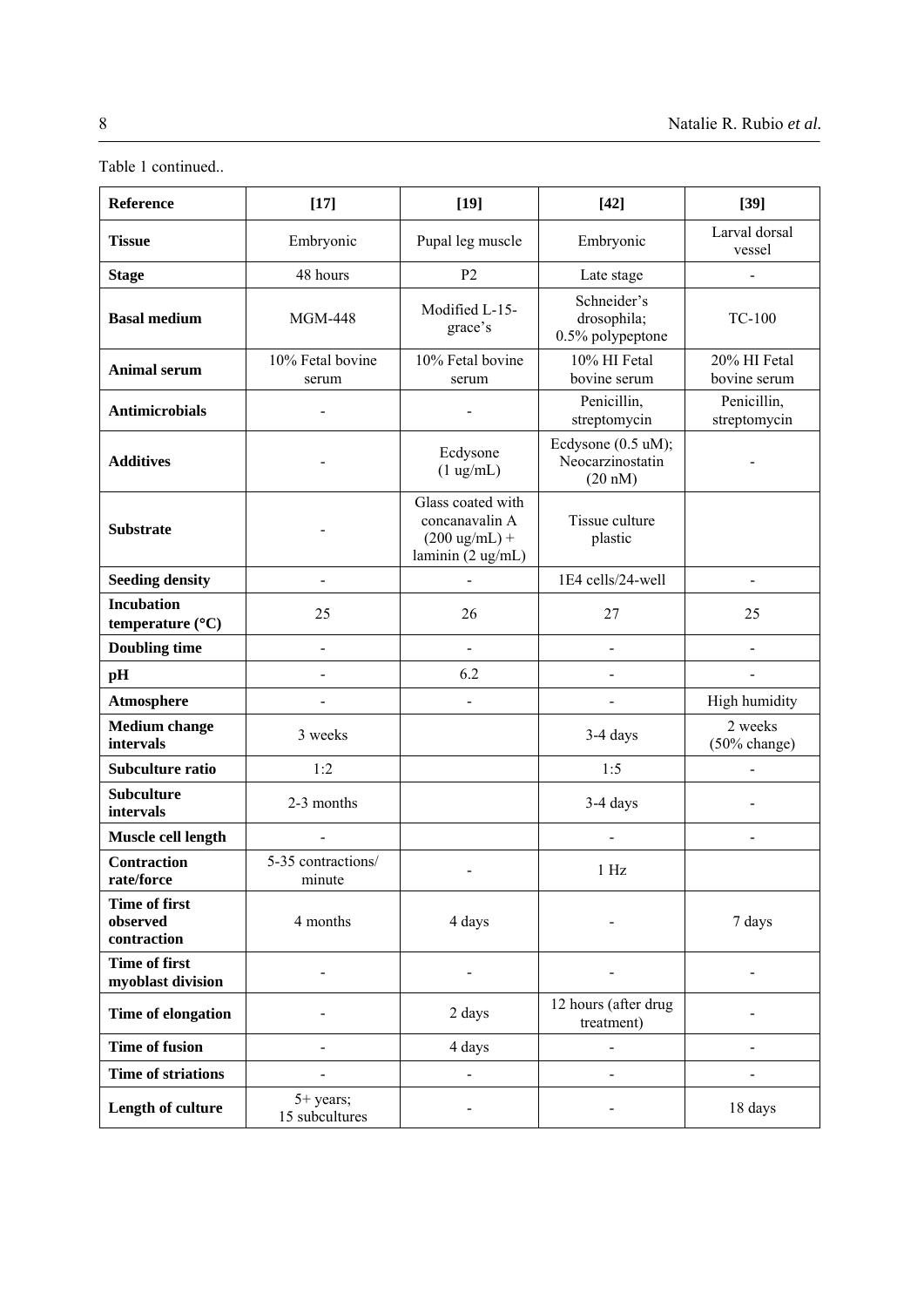| Reference                                      | $[38]$                                                    | $[27]$                                                                | $[22]$                                                                        | $[23]$                                         |
|------------------------------------------------|-----------------------------------------------------------|-----------------------------------------------------------------------|-------------------------------------------------------------------------------|------------------------------------------------|
| <b>Insect strain</b>                           |                                                           | twi(promoter)-actin-<br>GFP; apME-<br>NLS: : GFP; apME-<br>NLS::dsRed |                                                                               |                                                |
| <b>Culture type</b>                            | Primary                                                   | Primary                                                               | Primary                                                                       | Primary                                        |
| <b>Cell line</b>                               |                                                           |                                                                       |                                                                               |                                                |
| <b>Species</b>                                 | Ctenoplusia agnate                                        | Drosophila<br>melanogaster                                            | Manduca sexta                                                                 | Manduca sexta                                  |
| Order                                          | Lepidoptera                                               | Diptera                                                               | Lepidoptera                                                                   | Lepidoptera                                    |
| <b>Common name</b>                             | Moth                                                      | Common fruit fly                                                      | Tobacco<br>hawkmoth                                                           | Tobacco<br>hawkmoth                            |
| <b>Tissue</b>                                  | Larval dorsal vessel                                      | Embryonic                                                             | Embryonic                                                                     | Embryonic                                      |
| <b>Stage</b>                                   | Last instar                                               | 3-4 hours                                                             | 19-22 hours                                                                   | 19-22 hours                                    |
| <b>Basal medium</b>                            | <b>TC-100</b>                                             | Schneider's                                                           | Modified L-15-<br>Grace's                                                     | Modified L-15-<br>Grace's                      |
| <b>Animal serum</b>                            | 10% Fetal bovine<br>serum                                 | 20% Fetal bovine<br>serum                                             | 12% Fetal bovine<br>serum                                                     | 12% Fetal<br>bovine serum                      |
| <b>Antimicrobials</b>                          | Penicillin,<br>streptomycin                               | Penicillin,<br>streptomycin,<br>gentamicin                            | Penicillin,<br>streptomycin,<br>amphotericin B                                | Penicillin,<br>streptomycin,<br>amphotericin B |
| <b>Additives</b>                               |                                                           | Insulin $(1 \text{ mU/mL})$                                           | Ecdysone<br>$(20 \text{ ng/mL});$<br>Methoprene<br>$(250-1000 \text{ ng/mL})$ | Ecdysone<br>$(20 \text{ ng/mL})$               |
| <b>Substrate</b>                               | Tissue culture<br>plastic; PDMS thin<br>film; agarose gel | Tissue culture<br>plastic                                             | Tissue culture<br>plastic                                                     | Tissue culture<br>plastic;<br>PDMS mold        |
| <b>Seeding density</b>                         |                                                           | 2.5E5 cells/cm <sup>2</sup>                                           | 5 embryos/ $cm2$                                                              | 2.7E4 cells/cm <sup>2</sup>                    |
| <b>Incubation</b><br>temperature $(^{\circ}C)$ | 25                                                        | 18                                                                    | 26                                                                            | 15-37                                          |
| <b>Doubling time</b>                           |                                                           |                                                                       |                                                                               |                                                |
| pH                                             |                                                           | 6.9                                                                   | 6.5                                                                           | $5.5 - 7.5$                                    |
| Atmosphere                                     |                                                           |                                                                       | Humidified air                                                                | Humidified air                                 |
| <b>Medium change</b><br>intervals              |                                                           |                                                                       |                                                                               |                                                |
| Subculture ratio                               | $\blacksquare$                                            |                                                                       | $\overline{\phantom{0}}$                                                      |                                                |
| <b>Subculture intervals</b>                    |                                                           |                                                                       |                                                                               |                                                |
| Muscle cell length                             |                                                           |                                                                       | $\overline{\phantom{0}}$                                                      |                                                |
| <b>Contraction</b><br>rate/force               | .24 Hz                                                    |                                                                       |                                                                               | $2$ kPa                                        |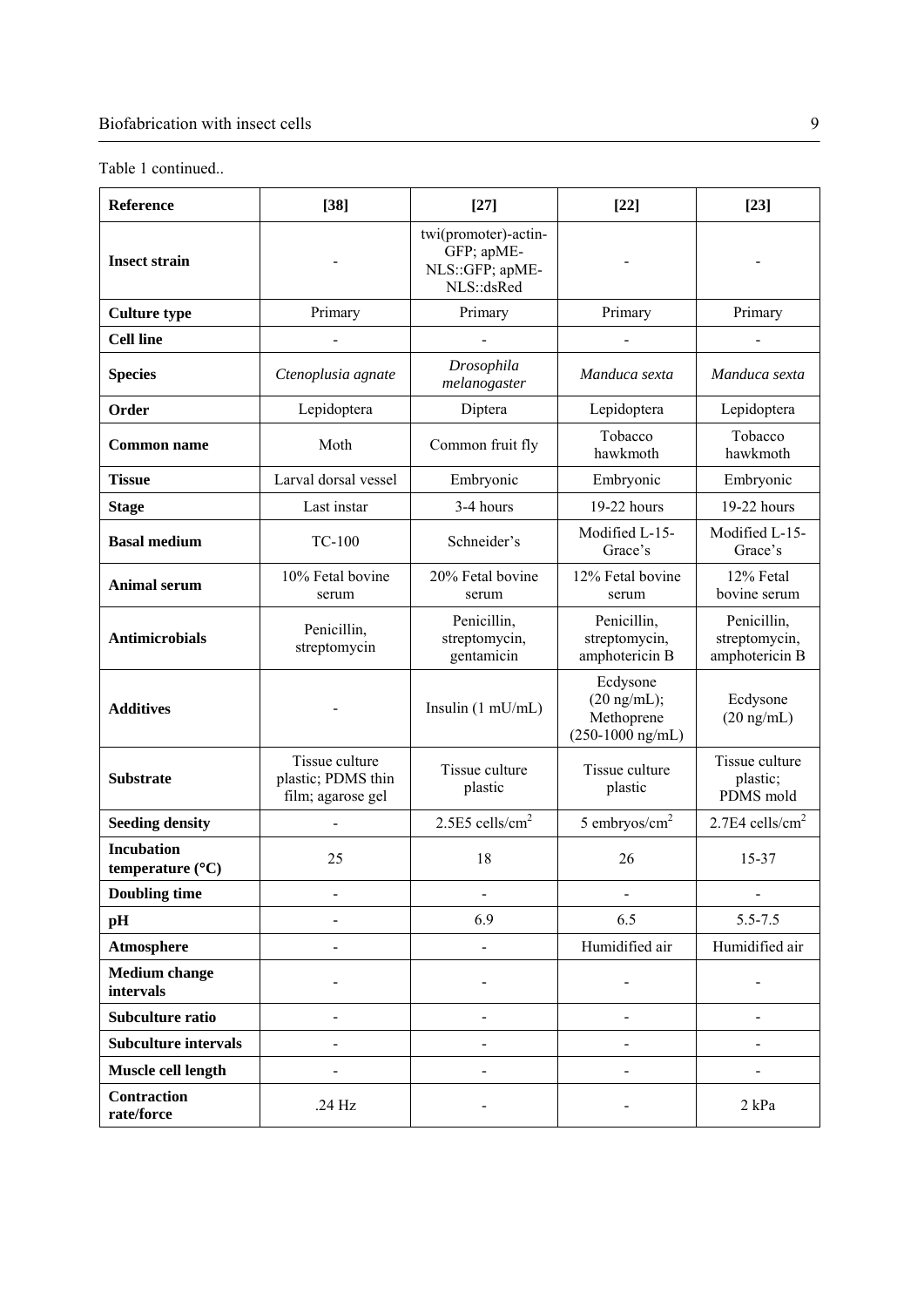| <b>Reference</b>                         | $[38]$                       | $[27]$     | $[22]$  | $[23]$ |
|------------------------------------------|------------------------------|------------|---------|--------|
| Time of first<br>observed<br>contraction | -                            |            | 5 days  |        |
| Time of first<br>myoblast division       | $\qquad \qquad \blacksquare$ |            |         |        |
| Time of elongation                       |                              |            |         |        |
| <b>Time of fusion</b>                    | $\qquad \qquad \blacksquare$ | 8-24 hours | 10 days |        |
| Time of striations                       | $\qquad \qquad \blacksquare$ | 12 days    |         |        |
| Length of culture                        | $\overline{\phantom{a}}$     |            | 75 days | months |

| Reference              | $[15]$                                       | $[20]$                                                        | $[46]$                                     | $[24]$                                       |
|------------------------|----------------------------------------------|---------------------------------------------------------------|--------------------------------------------|----------------------------------------------|
| <b>Insect strain</b>   | Act5C>UAS-<br>$Ras(V12)$ ,<br><b>UAS-GFP</b> |                                                               |                                            | Act5C>UAS-<br>$Ras(V12)$ ,<br><b>UAS-GFP</b> |
| <b>Culture type</b>    | Continuous                                   | Primary                                                       | Primary                                    | Continuous                                   |
| <b>Cell line</b>       | $R1 - R7$                                    |                                                               |                                            | R <sub>3</sub>                               |
| <b>Species</b>         | Drosophila<br>melanogaster                   | Bombyx mori                                                   | Ctenoplusia agnate                         | Drosophila<br>melanogaster                   |
| Order                  | Diptera                                      | Lepidoptera                                                   | Lepidoptera                                | Diptera                                      |
| <b>Common name</b>     | Common fruit fly                             | Domestic silkworm                                             | Moth                                       | Common fruit<br>fly                          |
| <b>Tissue</b>          | Embryonic                                    | Ovarian                                                       | Larval dorsal<br>vessel                    | Embryonic                                    |
| <b>Stage</b>           | 8-24 hours                                   | Fifth instar                                                  | Final stage                                | 8-24 hours                                   |
| <b>Basal medium</b>    | Schneider's                                  | Grace's                                                       | <b>TC-100</b>                              | Schneider's;<br>ExCell 405                   |
| <b>Animal serum</b>    | 10% Fetal bovine<br>serum                    | 10% HI Fetal bovine<br>serum                                  | 20% Fetal bovine<br>serum; 5%<br>hemolymph | 10% Fetal<br>bovine serum                    |
| <b>Antimicrobials</b>  | Penicillin,<br>streptomycin                  | Penicillin,<br>streptomycin,<br>amphotericin B,<br>gentamycin | Penicillin,<br>streptomycin                | Penicillin,<br>streptomycin                  |
| <b>Additives</b>       | Ecdysone<br>$(1 \text{ ug/mL})$              |                                                               |                                            | Ecdysone (500-<br>$1000$ ng/mL)              |
| <b>Substrate</b>       | Tissue culture plastic                       | Tissue culture plastic                                        | Copolymeric<br>gel-grafted surface         | Chitosan films,<br>sponges                   |
| <b>Seeding density</b> |                                              | 2E5 cells/mL                                                  |                                            | 7.5E4-3E5<br>cells/ $cm2$                    |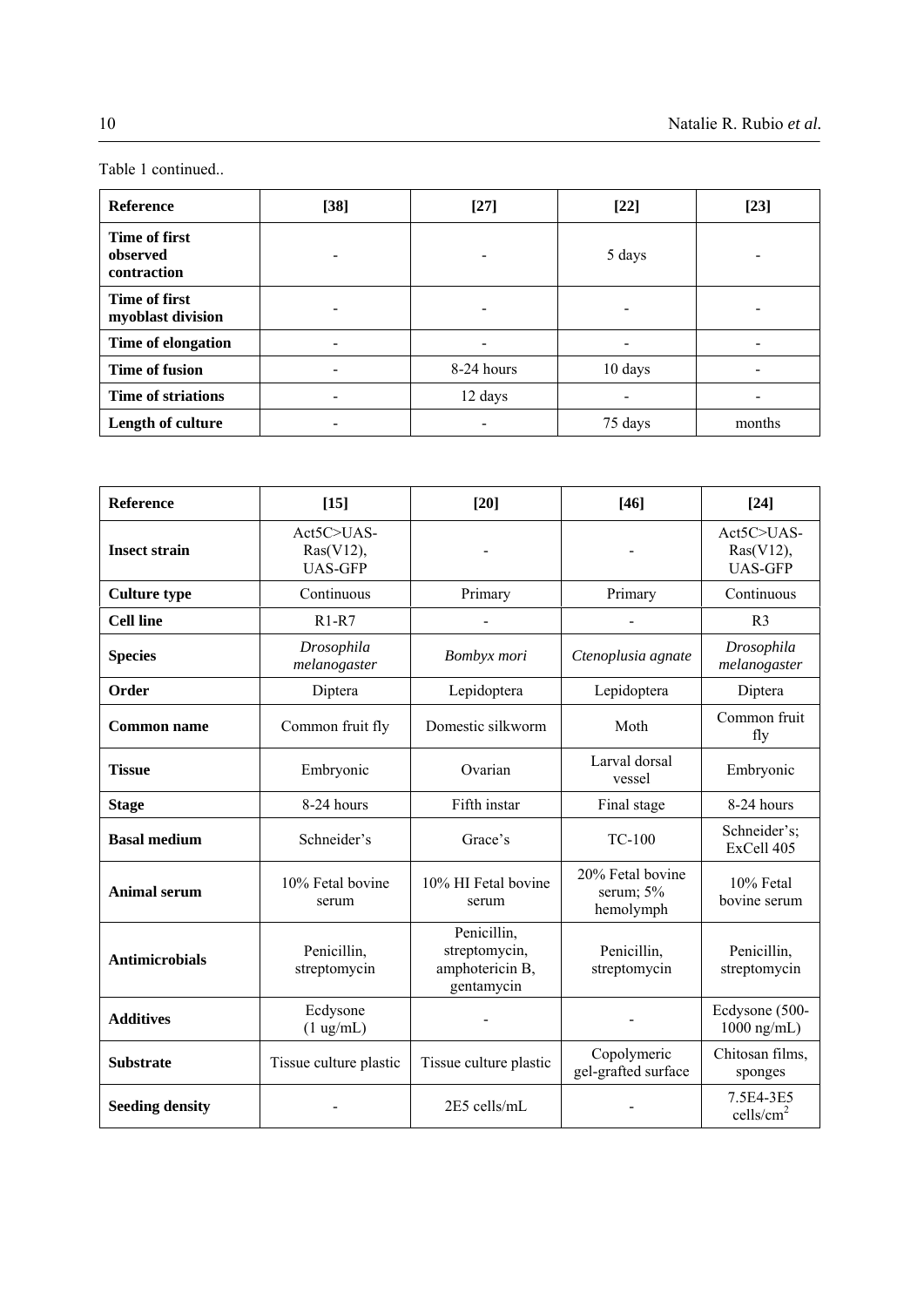| Reference                                    | $[15]$                                 | $[20]$                   | $[46]$                       | $[24]$                       |
|----------------------------------------------|----------------------------------------|--------------------------|------------------------------|------------------------------|
| <b>Incubation</b><br>temperature (°C)        | 22                                     | 26                       | 25                           | 19                           |
| <b>Doubling time</b>                         | $\blacksquare$                         | 72 hours                 | $\blacksquare$               | $\blacksquare$               |
| pH                                           | $\overline{\phantom{0}}$               |                          |                              |                              |
| Atmosphere                                   | $\overline{\phantom{0}}$               | $\blacksquare$           | $\blacksquare$               | $\qquad \qquad \blacksquare$ |
| <b>Medium</b> change<br>intervals            | 2 weeks                                | 1 week                   | 2 days                       | 1 week                       |
| Subculture ratio                             | $1:2-1:4$                              | 1:2                      | $\qquad \qquad \blacksquare$ | $1:2-1:5$                    |
| <b>Subculture intervals</b>                  | 7 days - 4 weeks                       | $5-10$ days              |                              | 1-2 weeks                    |
| Muscle cell length                           | $\overline{\phantom{0}}$               | 40 um                    |                              | 68-143 um                    |
| <b>Contraction</b><br>rate/force             |                                        |                          | $.18$ Hz                     |                              |
| <b>Time of first</b><br>observed contraction |                                        | 1 month                  |                              |                              |
| <b>Time of first</b><br>myoblast division    |                                        |                          |                              |                              |
| Time of elongation                           | 24 hours (after<br>ecdysone treatment) | 7 days                   |                              |                              |
| <b>Time of fusion</b>                        | $\overline{\phantom{0}}$               | $\overline{a}$           | $\overline{\phantom{a}}$     | $\overline{a}$               |
| <b>Time of striations</b>                    | $\overline{\phantom{0}}$               | $\overline{\phantom{0}}$ | -                            | $\blacksquare$               |
| Length of culture                            | $60+$ subcultures                      | 4 months                 |                              |                              |

at low efficiency, as only 1-2% of cells were multinucleated [42]. The existing literature provides robust protocols for isolation, culture and maintenance of functional myogenic insect cells. One area that is lacking is the application of tissue engineering techniques for invertebrate cells, which would advance the development of larger, three-dimensional constructs.

## **Insect fat body physiology and cell culture**

The insect analog of vertebrate adipose tissue is an organ called the fat body, which also performs endocrine, metabolic and immunity functions [47]. In insect species (e.g., cockroaches, crickets) that do not pupate (i.e., hemimetabolous), fat body tissue generated in larval animals persists through adulthood while in pupating (i.e., holometabolous) species (e.g., flies, moths), larval fat body disintegrates during metamorphosis and adult fat body tissue is rebuilt from dissociated larval fat cells or developed *de novo* [48]. Fat body tissue primarily consists of trophocytes although hemoglobin cells, mycetocytes, oenocytes and urocytes have been identified in some species [47, 49]. Like muscle, in *D. melanogaster* the fat body is derived from the embryonic mesoderm which gives rise to fat body progenitor cells that proliferate and form the three domains of larval fat body: the dorsal fat-cell projections, the lateral fat body and the ventral commissure [48]. Insect fat body plays multiple roles in the storage and synthesis of carbohydrates (e.g., glycogen, trehalose), lipids (e.g., triglycerides) and proteins (e.g., diapause proteins, vitellogenin) [49]. Mobilization of these energy storages is regulated by adipokinetic hormone, insulin and hypertrehalosemic hormone signaling [48].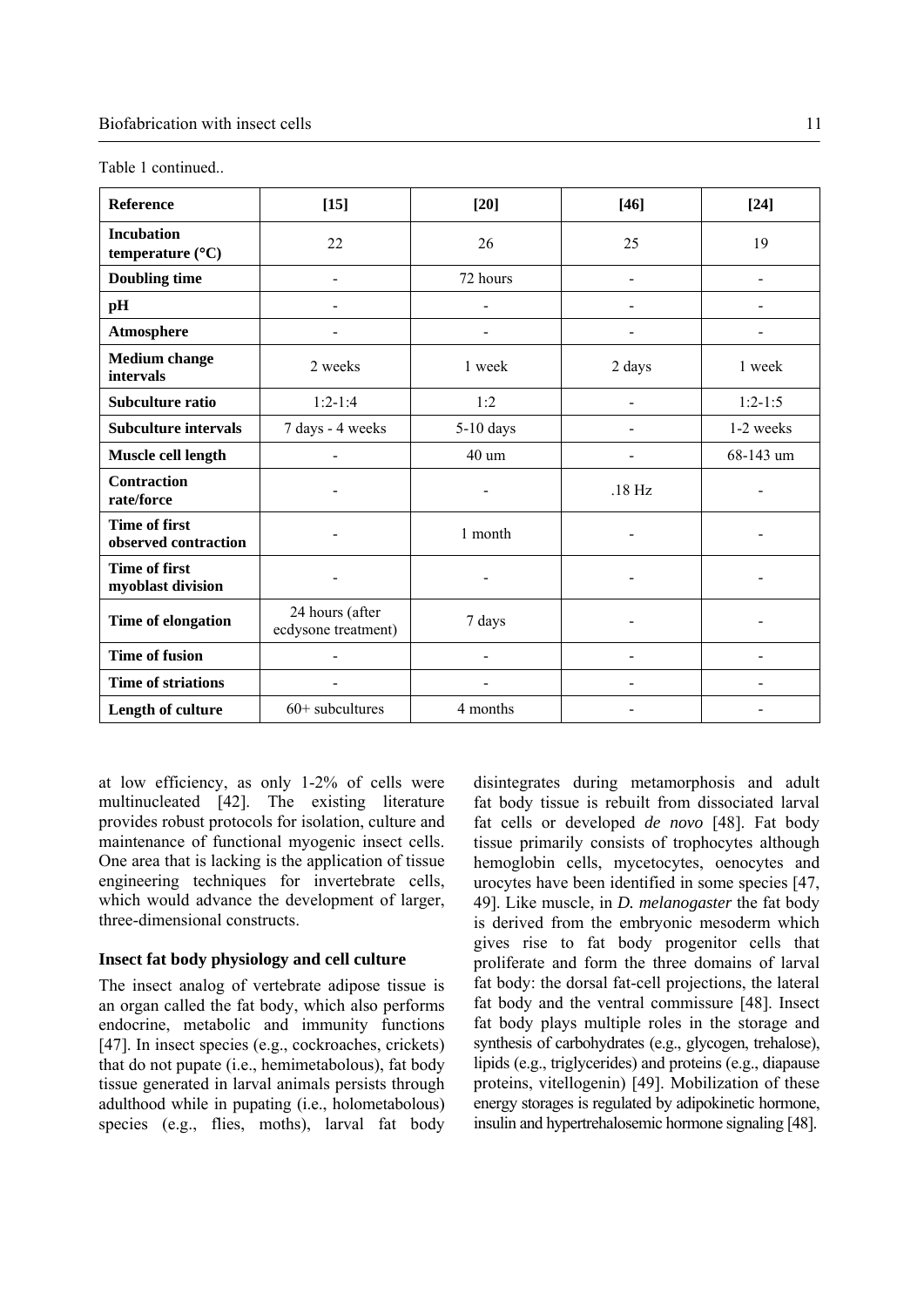Over 60 cell lines have been established from the fat body tissue of various insect species and it was one of the first insect tissues to be cultured [11, 47]. Fat body cells can be isolated *via* explant culture by anaesthetizing an animal (generally female animals contain more fat body tissue) with carbon dioxide and/or ice, dissecting the fat body tissue away from the trachea tissue and performing pre-plating to remove rapidly-attaching contaminating hemocyte cells [50]. Then, fragments can be mechanically homogenized and transferred to culture dishes with appropriate growth medium [50]. Both chemically defined and serum-supplemented formulations have been used to support fat body cell culture [50]. In a *P. americana* experiment, continuous cell lines were established from fat body cultures, exhibiting doubling times of 5-8 days and observed to store glycogen and lipids for over six months [50]. Lipid-containing cells have also been observed in *M. sexta* embryonic cell cultures, although they were not detected to proliferate [22]. Fat body cell culture has historically been utilized to study insect hormone (e.g., 20-hydroxyecdysone) and protein (e.g., vitellogenin) synthesis [47]. For novel applications, fat body cell cultivation may prove useful due to unique functionality including antimicrobial peptide synthesis, energy storage and mobilization and nutrition profiles [51].

## **Bioactuation devices**

Insect muscles offer potential to engineer new types of actuators for soft robotic and medical device applications (Figure 1B). The majority of commercial actuators (e.g. electric motors, solenoids) are rigid, and current soft actuators, typically based on inflation and deflation of soft materials, rely on rigid components and heavy offboard power sources making them incompatible for biological and soft robotics applications [52]. In contrast, muscles are intrinsically soft and allow for complex movements in both soft- and rigid-bodied animals.

There are several intrinsic properties that present muscle as an attractive choice for actuation in devices. Muscles are often able to produce higher forces than soft actuators of similar size and they can be powered by simple sugars, amino acids and lipids, producing only biodegradable waste products [53, 54]. These biofuels have an energy density comparable to gasoline and kerosene but they are safe and converted into mechanical energy at low temperature in an aqueous environment. Fat body co-cultures could be implemented to provide an energy source for muscle cells by mobilization of glycogen stores [22, 48]. One advantage of this approach is that muscle actuators can be controlled by electrical or optogenetic stimulation. In both cases this activates the intrinsic contractile mechanism using an exceedingly small amount of external energy thereby removing the need to carry heavy batteries. Muscles also provide better mechanical impedance matching for locomotion in complex environments [55]. Insect muscles provide key advantages over vertebrate muscles for bioactuator applications; more robust in that they can survive a relatively wider range of temperatures, do not require vasculature, do not atrophy when deprived of innervation, and can withstand greater levels of oxidative stress, anoxia and radiation [56-58]. The molecular basis of insect muscle development and fate specification is known in detail, which provides powerful tools for controlling the physiological characteristics of engineered bioactuators. Additionally, many insects are holometabolous, going through metamorphosis to change from a soft larval form to a rigid adult body, so insect muscle can be sourced from different life stages depending on the intended application.

In recent years, several examples of insect muscle-based actuators have been developed [59, 60]. These actuators have been used to drive small rigid and soft devices in action such as inching, pinching, swimming and pumping [61-64]. For example, excised dorsal vessel muscle from *M. sexta* was used to power a micropillar inching robot [61]. This insect muscle actuator functioned for 90 days without media changes, in a temperature range of 5-40 °C and was controllable both chemically and electrically [61]. While most existing bioactuators are composed of excised muscle, the ability to grow insect bio-actuators *in vitro* would provide additional benefits such as the ability to customize the actuator for size and scale towards specific applications. Embryonic cells from *M. sexta* have been successfully used to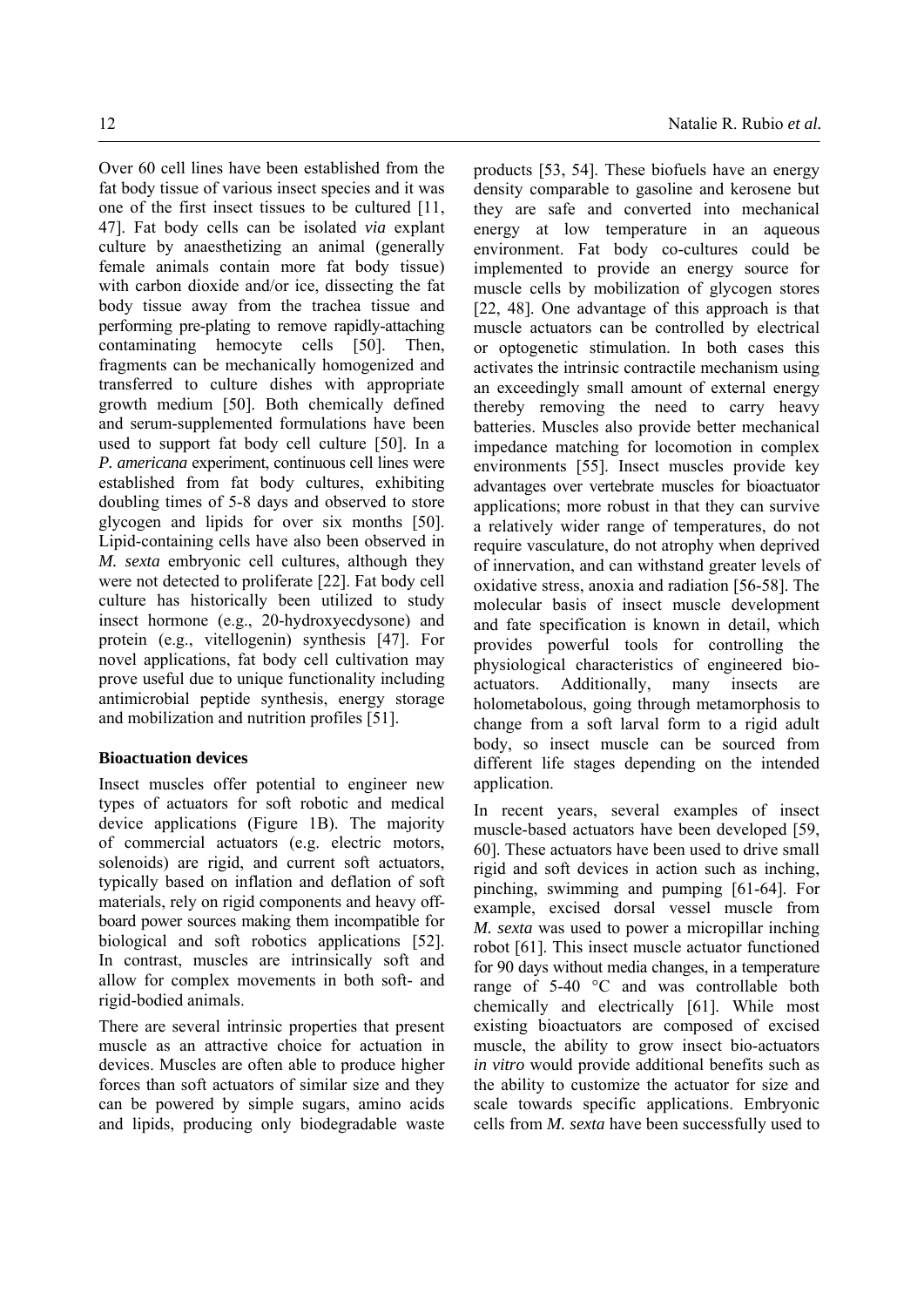grow contractile muscle cells that are capable of actuation in *in vitro* culture [22]. These muscle cells autonomously assemble into a functional contractile unit and stayed viable for up to 14 days [22, 23]. Myogenic cells originating from *D. melanogaster* embryonic cultures are also able to form contractile units and survive for multiple weeks without medium refreshment [15, 24, 37].

The commercial use of insect muscle actuators in devices is currently limited by scalability and culture methods. Excised muscles are robust but cannot be customized to specific applications; conversely, cultured insect muscle actuators can be designed and matched to specific applications but are not yet as robust as their excised counterparts [22]. Future studies in molecular mechanisms including gene editing and molecular cues, as well as improvements in scaffolding technology to support muscle tissues grown from insect cells and tissues, will allow for the development of robust insect-based actuators for a range of devices.

#### **Cultured meat**

Driven by the negative externalities (e.g., environmental impact, public health interests, animal welfare concerns, food safety) of conventional animal agriculture, the alternative protein industry is expanding rapidly. Focus in this area is divided between plant-based meat alternatives, cultured meat and edible insects. Cultured meat is meat grown from *in vitro* cell cultivation as opposed to flesh harvested from an animal. In brief, the production process entails isolating adipose and skeletal muscle progenitor cells from a donor animal, proliferating cells in serum-free growth medium and differentiating tissue within a scaffold system [65]. There are multiple prototypes of cultured beef, pork, chicken and seafood mentioned over the past decade but products have yet to be commercialized. Impediments to bring cultured meat to the market include both technical and regulatory hurdles [66, 67]. Key technical hurdles include formulation of low-cost, xeno-free growth medium, designing scalable production systems for adherent cell types and addressing unknowns surrounding food safety, nutrition and organoleptic properties [68].

While the majority of cultured meat research is based on cultivating cells from familiar food species (e.g., livestock animals, seafood), insect cells, while unconventional, may be uniquely suited for this purpose (Figure 1C). The unique properties of invertebrate cell culture enable more cost-effective and scalable manufacture when compared to cells of more conventional animal species [51]. Specifically, insect cells can grow under a wider range of external conditions (e.g., osmolarity, pH, temperature), do not require serum or recombinant growth factors and may present superior nutritional value [24, 69]. Furthermore, many insect cells can grow in single-cell suspension, consume nutrients at a lower rate and produce lower levels of toxic byproducts (e.g., ammonia, lactic acid) [1, 24]. Another advantage of insect cells is ease of immortalization, through both spontaneous and genetic strategies [2, 15]. These characteristics enable insect muscle cells to be potentially scaled and produced at lower-cost than mammalian muscle cells, similar to how insect cells are often preferable to mammalian cell types for recombinant protein production [1]. Cell immortalization is important with regard to quality control at industrial scale production. For the fat component of meat, adipose tissue can be recapitulated by cultivating cells from insect fat body tissue [49, 51]. Insect fat body cells can also synthesize and secrete antimicrobial peptides which may reduce or eliminate the need for supplementation of external antibiotics during culture [12, 70].

Meat produced from insect cell cultures will be markedly different than food products based on edible insects. In the United States and Canada, entomophagy most commonly takes the form of baked goods or protein bars produced with flour made from ground crickets or mealworms or as novelty foods (e.g., chocolate coated insects) and as such, edible insects are currently considered protein alternatives but not meat alternatives [71, 72]. By generating structured tissue from insect skeletal muscle and fat body cells, cultured insect meat will likely look, taste and feel more similar to conventional meat than to edible insects, which also include significant fractions of exoskeleton and other organs [51]. Tissue engineering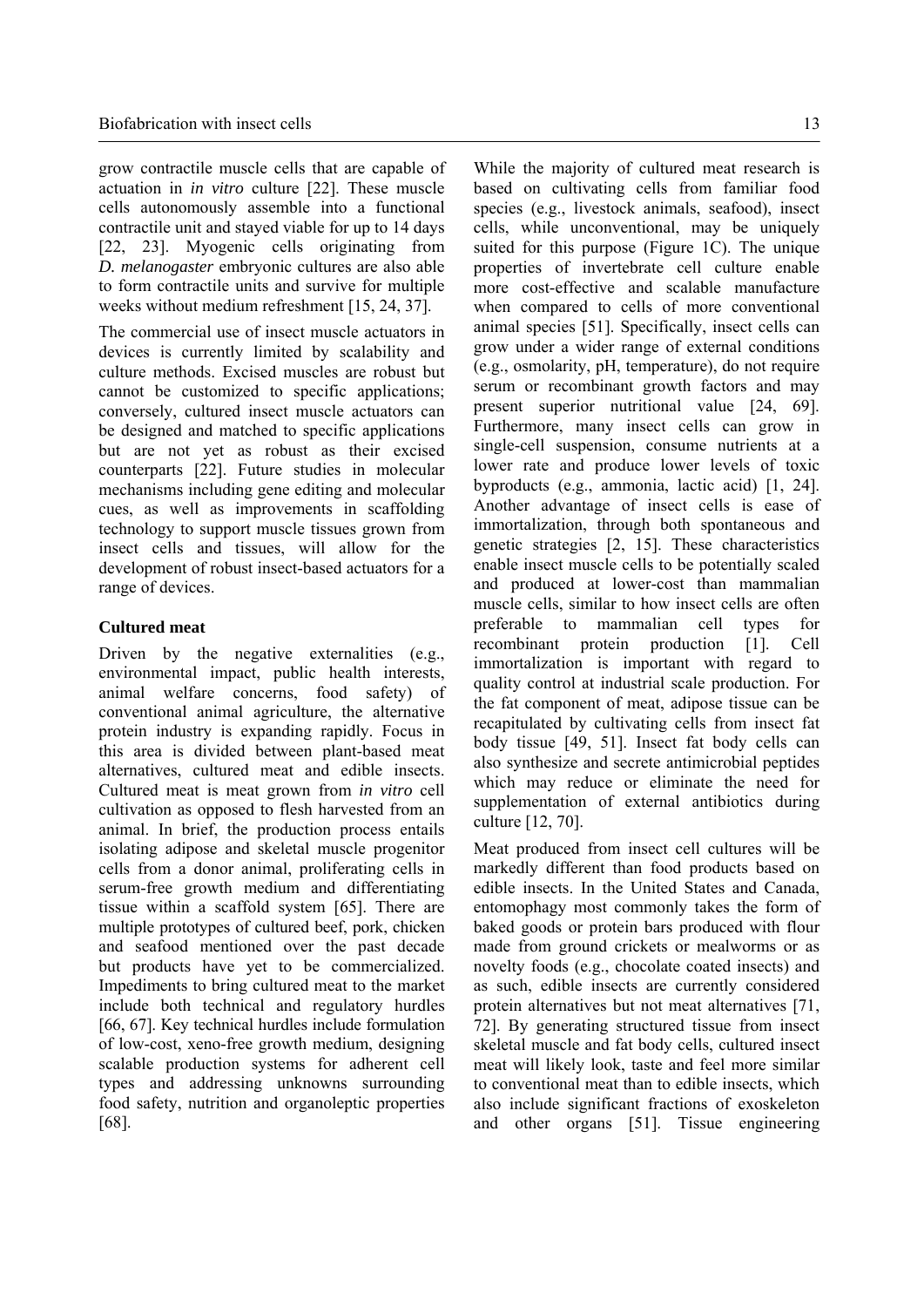techniques (e.g., genetic modification, growth medium formulation, scaffold integration) can facilitate control over fat and muscle composition, as well as tissue density, organization and structure to produce meat products with specific properties [65]. Cultured insect meat may more closely emulate seafood as sensory evaluations demonstrate edible insects are often described as tasting like fish or shrimp [72, 73].

# **Ingestible vaccines**

Vaccination provides a strong defense against infectious diseases, both directly protecting immunized individuals and propagating herd immunity [74]. Vaccines are composed of live attenuated microbes, killed whole cells or subunits (e.g., conjugates, polysaccharides, proteins, toxoids) [75]. Protein subunit vaccines are manufactured by genetically engineering cells to synthesize antigens associated with the target pathogen. Antigens are purified and often co-delivered with an adjuvant to stimulate immunity. The baculovirusinsect cell expression system is capable of producing complex proteins at industrial scale and is thus an option for vaccine manufacture [76]. Multiple protein subunit vaccines produced in insect cells have been approved for human immunization against cervical cancer (Cervarix®), prostate cancer (Provenge®) and the seasonal influenza (FluBlok®) [77]. FluBlok® offers a number of advantages over conventional eggbased vaccines including more rapid production, as the cloning to production process only takes approximately two months, is lower cost due to less stringent facility requirements and has the benefit of the absence of egg allergens [13]. The versatility and relatively low cost barriers of baculovirus-insect cell expression present the platform as a strong candidate for further vaccine development [76].

While the majority of vaccines are designed to be administered as intramuscular or subcutaneous injections, oral vaccines against adenovirus, cholera, rotavirus and typhoid have been developed and approved by the FDA [78]. Oral administration has numerous benefits over injection routes including distribution ease, patient compliance, self-administration and stimulation of mucosal as well as systemic immunity [75]. Challenges involved with oral administration include delivering active antigens through the gastrointestinal tract, transport of antigens across the mucosal barrier and activating antigen-presenting cells [79]. Oral vaccines can take the form of lyophilized powders that are reconstituted in liquids or capsules and edible vaccines have already been developed in the form of transgenic plants. Vaccines against hepatitis B, Norwalk virus, rabies and the human immunodeficiency virus have been expressed in tobacco plants, potatoes, lettuce, tomatoes and maize [80]. Edible vaccines could circumvent the complex and costly purification requirements with cell culture, provide an option for patients who have difficulty swallowing pills and present new options for broad distribution in the developing world [80, 81].

Advances in biofabricated food, recombinant protein production and edible plant-based vaccines set the stage for innovation: ingestible cell-based vaccines (Figure 1D). Ingestible cellbased vaccines retain the benefits of edible plantbased vaccines and have the potential to address some of the limitations, namely antigen yield and dosage consistency [80]. In a clinical trial investigating heat labile enterotoxin subunit proteins expressed in transgenic potatoes, three doses of 100 g of raw potatoes were required to elicit a sufficient antibody response in human volunteers and the antigen concentration fluctuated between 3.7-15.7 μg/g [82]. Engineering edible cells, such as those used in cultured meat production, to express antigens against infectious disease should enable better control over antigen levels and consistency relative to agricultural methods. Insect cells are promising candidates due to prior establishment in the vaccine production space and the aforementioned benefits relative to mammalian cells with regard to biofabricated food. The production process could look similar to recombinant subunit vaccine manufacture with select discrepancies. For insect cell platforms, the baculovirus expression vector system may not be feasible as cells lyse in late phases of infection; thus it may be preferable for cells to remain viable for further processing into food products [83]. In addition, it would be important to ensure the expressed antigens remain stable during food preparation (e.g., cooking) and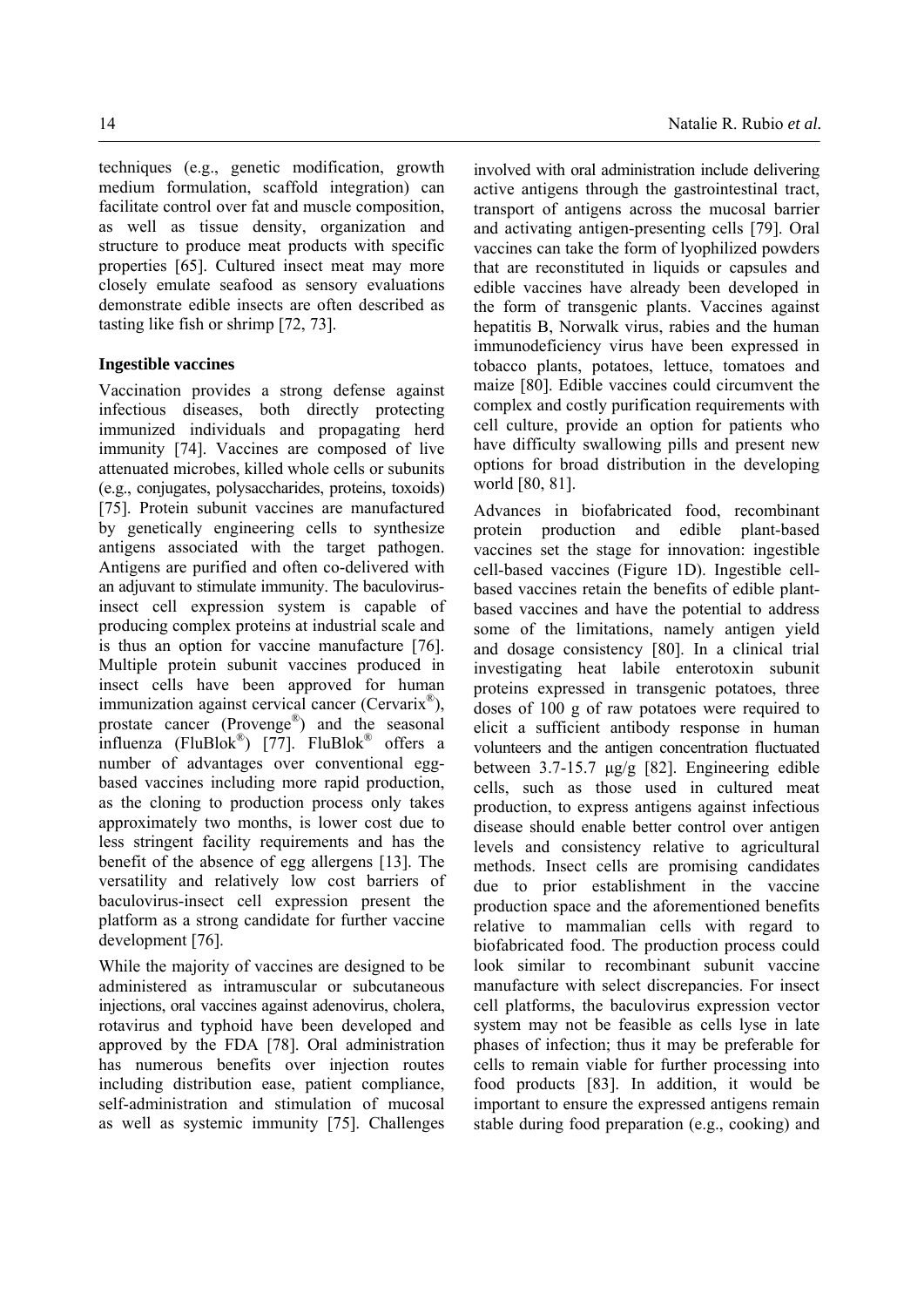through the gastrointestinal tract which may be feasible through virus-like particle formation [75, 84].

## **CONCLUSIONS**

Advances in biotechnology and biofabrication continually give rise to new possibilities for materials design, future food systems and human medicine. To date, most efforts in these realms have focused on mammalian cells due to established protocols and clinical relevance to humans. Insect cells have been widely employed in certain industries, most notably for recombinant protein production and basic research and are lauded for their ease of maintenance, diversity in cell sources, and unique functionalities. Because cultivation of insect cells is often more costeffective than that of mammalian cells, insect cells may be a promising platform for future technologies that require large-scale production and are constrained by low price points. Insect muscle cells, in particular, have many favorable traits including: (1) growth in ambient conditions, (2) continued survival and functionality (i.e., contractions) throughout months-long cultures without fresh nutrients, (3) high contraction force and (4) nutrient density. These properties can be exploited to generate the next-generation bioactuator devices, cultured meat products and therapeutics. To advance research and development within these areas, next steps could include the design of control systems for contraction regulation, adaptation of tissue engineering techniques for invertebrate cells for optimization and scale, and evaluation of food nutrition and safety.

#### **ACKNOWLEDGEMENTS**

We thank New Harvest, the Good Food Institute, the Advanced Research Projects Agency, the National Institutes of Health (P41EB027062) and the National Science Foundation (IOS Grant 1557672).

# **CONFLICT OF INTEREST STATEMENT**

The authors declare that there are no conflicts of interest.

#### **ABBREVIATION**

FDA : Food and Drug Administration

#### **REFERENCES**

- 1. Ikonomou, L., Schneider, Y.-J. and Agathos, S. N. 2003, Appl. Microbiol. Biotechnol., 62, 1-20.
- 2. Lynn, D. E. 2002, J. Insect Sci., 2, 9.
- 3. Ejiofor, A. O. 2016, Insect Biotechnology, Springer, Cham. doi:10.1007/978-3-319- 24244-6\_8.
- 4. Harnden, D. G. 1977, Cell Biology and Cell Culture Methods - A Review, R. A. Harkness and F. Cockburn (Eds.), Springer, Dordrecht. doi:10.1007/978-94-011-6627-0\_1.
- 5. Harrison, R. G. 1907, Anat. Rec., 1, 116-128.
- 6. Arunkarthick, S., Asokan, R., Aravintharaj, R., Niveditha, M. and Kumar, N. K. K. 2017, J. Entomol. Sci., 52, 261-273.
- 7. Glaser, R. W. and Chapman, J. W. 1912, Science, 36, 219-224.
- 8. Grace, T. D. C. 1962, Nature, 195, 788-789.
- 9. Smagghe, G., Goodman, C. L. and Stanley, D. 2009, Vitr. Cell. Dev. Biol. - Anim., 45, 93-105.
- 10. Claydon, K. 2009, James Cook Uni., 156.
- 11. Bairoch, A. 2018, J. Biomol. Tech., 29, 25- 38.
- 12. Wu, Q., Patočka, J. and Kuča, K. 2018, Toxins, 10, 11.
- 13. Cox, M. M. J. and Hollister, J. R. 2009, Biologicals, 37, 182-189.
- 14. Nolletti, C. 2016, Biologics License Applications Clinical Review Memorandum, FDA.
- 15. Dequéant, M.-L., Fagegaltier, D., Hu, Y., Spirohn, K., Simcox, A., Hannon, G. J. and Perrimon, N. 2015, Proc. Natl. Acad. Sci., 112, 12974-12979.
- 16. Lynn, D. E. and Hung, A. C. F. 1991, Arch. Insect Biochem. Physiol., 18, 99-104.
- 17. Inoue, H., Kobayashi, J., Kawakita, H., Miyazaki, J. and Hirabayashi, T. 1991, Vitr. Cell. Dev. Biol., 27, 837-840.
- 18. Akiyama, Y., Iwabuchi, K., Furukawa, Y. and Morishima, K. 2008, Int. Conf. Proc. Miniaturized Syst. Chem. Life Sci., 1669- 1671.
- 19. Luedeman, R. and Levine, R. B. 1996, Dev. Biol., 173, 51-68.
- 20. Soya, S. and Can, H. 2019, J. Anim. Plant Sci., 29, 325-332.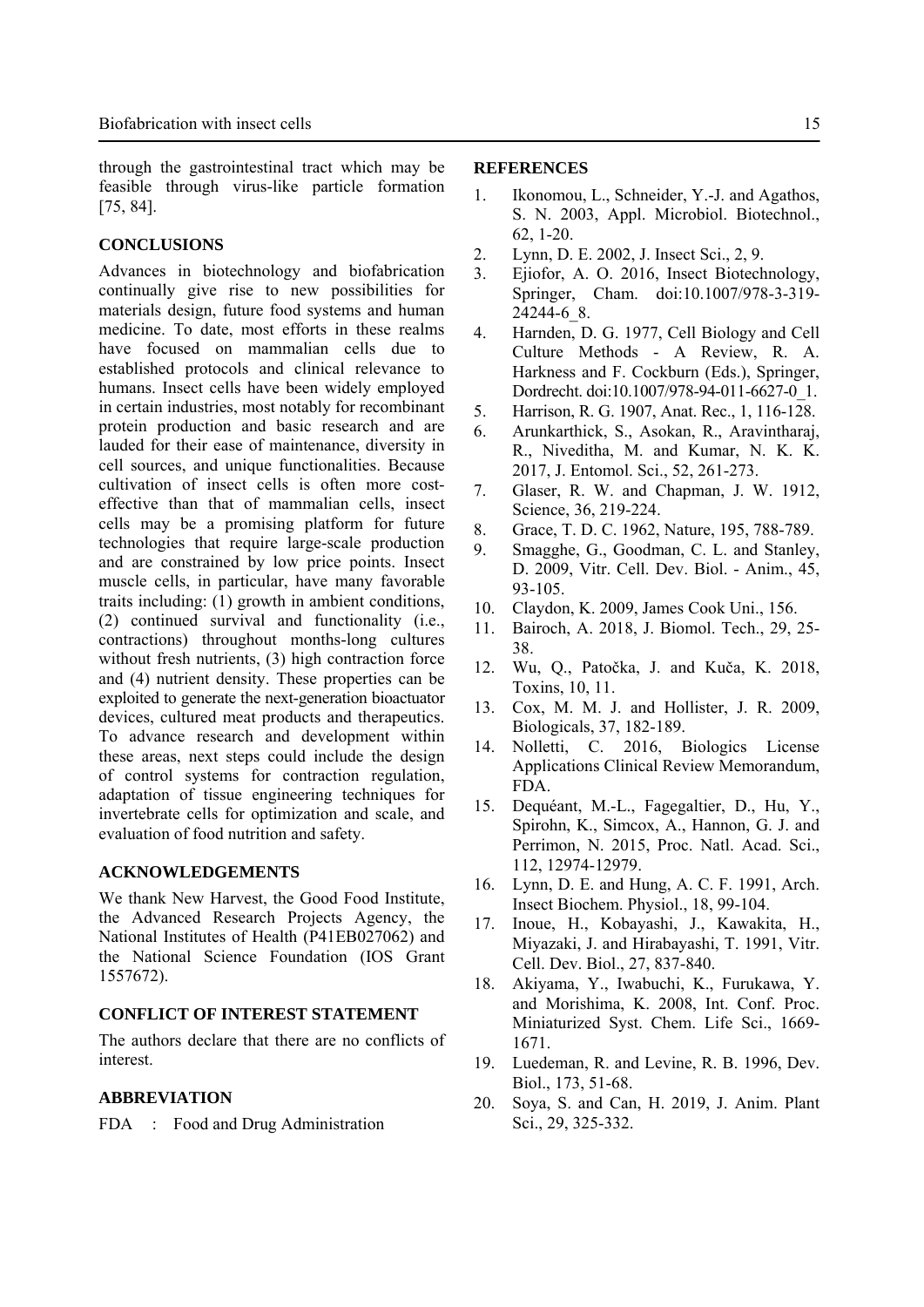- 21. Akiyama, Y., Iwabuchi, K., Furukawa, Y. and Morishima, K. 2009, Lab Chip, 9, 140- 144.
- 22. Baryshyan, A. L., Woods, W., Trimmer, B. A. and Kaplan, D. L. 2012, PLoS One, 7, e31598.
- 23. Baryshyan, A. L., Domigan, L. J., Hunt, B., Trimmer, B. A. and Kaplan, D. A. 2014, R. Soc. Chem. Adv., 75, 39962-39968.
- 24. Rubio, N. R., Fish, K. D., Trimmer, B. A. and Kaplan, D. L. 2019, ACS Biomater. Sci. Eng., 5, 1071-1082.
- 25. Gunage, R. D., Dhanyasi, N., Reichert, H. and VijayRaghavan, K. 2017, Semin. Cell Dev. Biol., 72, 56-66.
- 26. Carmena, A., Bate, M. and Jimenez, F. 1995, Genes Dev., 9, 2373-2383.
- 27. Dobi, K. C., Metzge, T. and Baylies, M. K. 2011, Fly, 5, 68-75.
- 28. Richardson, B. E., Nowak, S. J. and Baylies, M. K. 2008, Traffic, 9, 1050-1059.
- 29. Weitkunat, M. and Schnorrer, F. 2014, Methods, 68, 2-14.
- 30. Roy, S. and VijayRaghavan, K. 1998, J. Cell Biol., 141, 1135-1145.
- 31. Duch, C., Bayline R.J. and Levine, R. B. 2000, J. Comp. Neurol., 422, 1-17.
- 32. Dutta, D., Anant, S., Ruiz-Gomez, M., Bate, M. and VijayRaghavan, K. 2004, Development, 131, 3761-3772.
- 33. Wigglesworth, V. B. 2012, Muscular System & Locomotion. Springer Science & Business Media, 146-178.
- 34. Hooper, S. L., Hobbs, K. H. and Thuma, J. B. 2008, Prog. Neurobiol., 86, 72-127.
- 35. Baryshyan, A. 2013, Tufts University, http://hdl.handle.net/10427/012133
- 36. Kurtti, T. J. and Brooks, M. A. 1970, Exp. Cell Res., 61, 407-412.
- 37. Seecof, R. L., Alleaume, N., Tepliz, R. L. and Gerson, I. 1971, Exp. Cell Res., 69, 161-173.
- 38. Shimizu, K., Takayuki, H., Akiyama, Y. Y., Iwabuchi, K., Akiyama, Y. Y., Yamato, M., Okano, T., Morishima, K., Hoshino, T., Akiyama, Y. Y., Iwabuchi, K., Yamato, M., Okano, T. and Morishima, K. 2010, 3<sup>rd</sup> IEEE RAS EMBS Int. Conf. Biomed. Robot. Biomechatronics, BioRob 2010, 425-430. doi:10.1109/BIOROB.2010.5626762.
- 39. Akiyama, Y., Iwabuchi, K., Furukawa, Y. and Morishima, K. 2008, J. Biotechnol., 133, 261-266.
- 40. Seecof, R. L. and Dewhurst, S. 1974, Cell Differ., 3, 63-70.
- 41. Storti, R. V., Horovitch, S. J., Scott, M. P., Rich, A. and Pardue, M. L. 1978, Cell, 13, 589-598.
- 42. Hossain, M. S., Akimitsu, N., Kurokawa, K. and Sekimizu, K. 2003, Differentiation, 71, 271-280.
- 43. Seecof, R. L. and Donady, J. J. 1972, Mech. Ageing Dev., 1, 165-174.
- 44. Seecof, R. L., Gerson, I., Donady, J. J. and Teplitz, R. L. 1973, Dev. Biol., 35, 250-261.
- 45. Bermudez, I., Lees, G., Botham, R. P. and Beadle, D. J. 1986, Dev. Biol., 116, 467- 476.
- 46. Uesugi, K., Sakuma, Y., Akiyama, Y., Akiyama, Y., Iwabuchi, K., Okano, T. and Morishima, K. 2019, Adv. Robot., 33, 219- 231.
- 47. Raikhel, A. S., Deitsch, K. W. and Sappington, T. W. 1997, Culture and analysis of the insect fat body. Springer, Dordrecht. doi:10.1007/978-94-009-1535-0\_41.
- 48. Hoshizaki, D. 2013, Fat body. Cambridge University Press.
- 49. Arrese, E. L. and Soulages, J. L. 2010, Annu. Rev. Entomol., 55, 207-225.
- 50. Philippe, C. 1982, J. Insect Physiol., 28, 257-265.
- 51. Rubio, N. R., Fish, K. D., Trimmer, B. A. and Kaplan, D. L. 2019, Front. Sustain. Food Syst., 3, 24.
- 52. Bahramzadeh, Y. and Shahinpoor, M. 2014, Soft Robot., 1, 38-52.
- 53. Marden, J. H. and Allen, L. R. 2002, Proc. Natl. Acad. Sci. USA, 99, 4161-4166.
- 54. Dennis, R. G. and Herr, H. 2005, Engineered Muscle Actuators: Cells and Tissues, CRC Press, New York.
- 55. Delcomyn, F. 2004, Annu. Rev. Entomol., 49, 51-70.
- 56. Koval, T. M. 1983, Proc. Natl. Acad. Sci., 80, 4752-4755.
- 57. Hegstrom, C. D. and Truman, J. W. 1996, J. Neurobiol., 29, 535-550.
- 58. Koval, T. M. 1996, BioEssays, 18, 149-156.